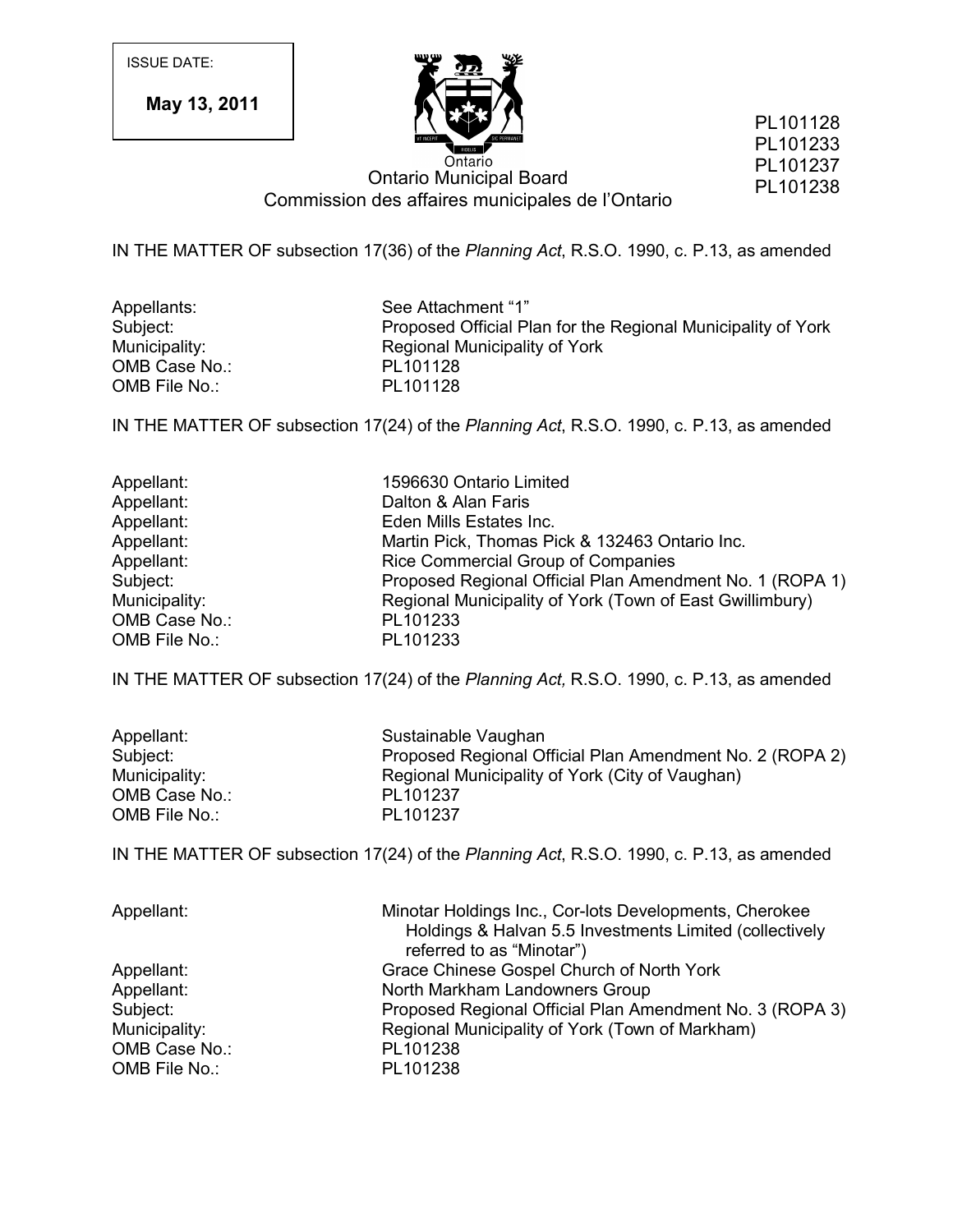# **A P P E A R A N C E S :**

### **Registrants**

Refer to Attachment "2"

### **DECISION OF THE BOARD ON THE FIRST PRE-HEARING CONFERENCE DELIVERED BY S.W. LEE AND K. HUSSEY**

This is the 1<sup>st</sup> pre-hearing conference for the proceedings involving the York Region Official Plan-2010 (Region OP) and Regional Official Plan Amendments (ROPA's 1, 2 & 3). Judging from the number of registrants and the proposed matrix of issues, filed by Counsel for the Region as Exhibit 4, it is safe to say that there will be a period of gestation through the PHCs process before the stage is set for the adjudication of the merits. One Counsel, Ms. P. Foran, expressed her anxiety that the Board may get bogged down. She urges the panel to set a definitive hearing date. The Board will not countenance a pre-hearing process that drifts aimlessly over an elephantine time span. However, a commencement date for the 1<sup>st</sup> phase of the hearing will not be scheduled until the Board is satisfied the parties are ready, the issues well defined and the organization of the hearing well in place. The targeted aim of commencement in June 2012 does not seem unrealistic. The Board simply needs to know the path that will lead there.

### **Website & E-notice**

As suggested by Counsel for the Region, the Region will set up a website devoted to the dissemination of information for these proceedings, including the scheduling of future hearing events, the publication of deadlines, Board decisions, Board directions distilled from the decisions & anything deemed to be of general interests for these proceedings. The website should be designed with distinct categories for these items set out aforesaid and be updated from time to time. The website address should be communicated to the registrants and appellants.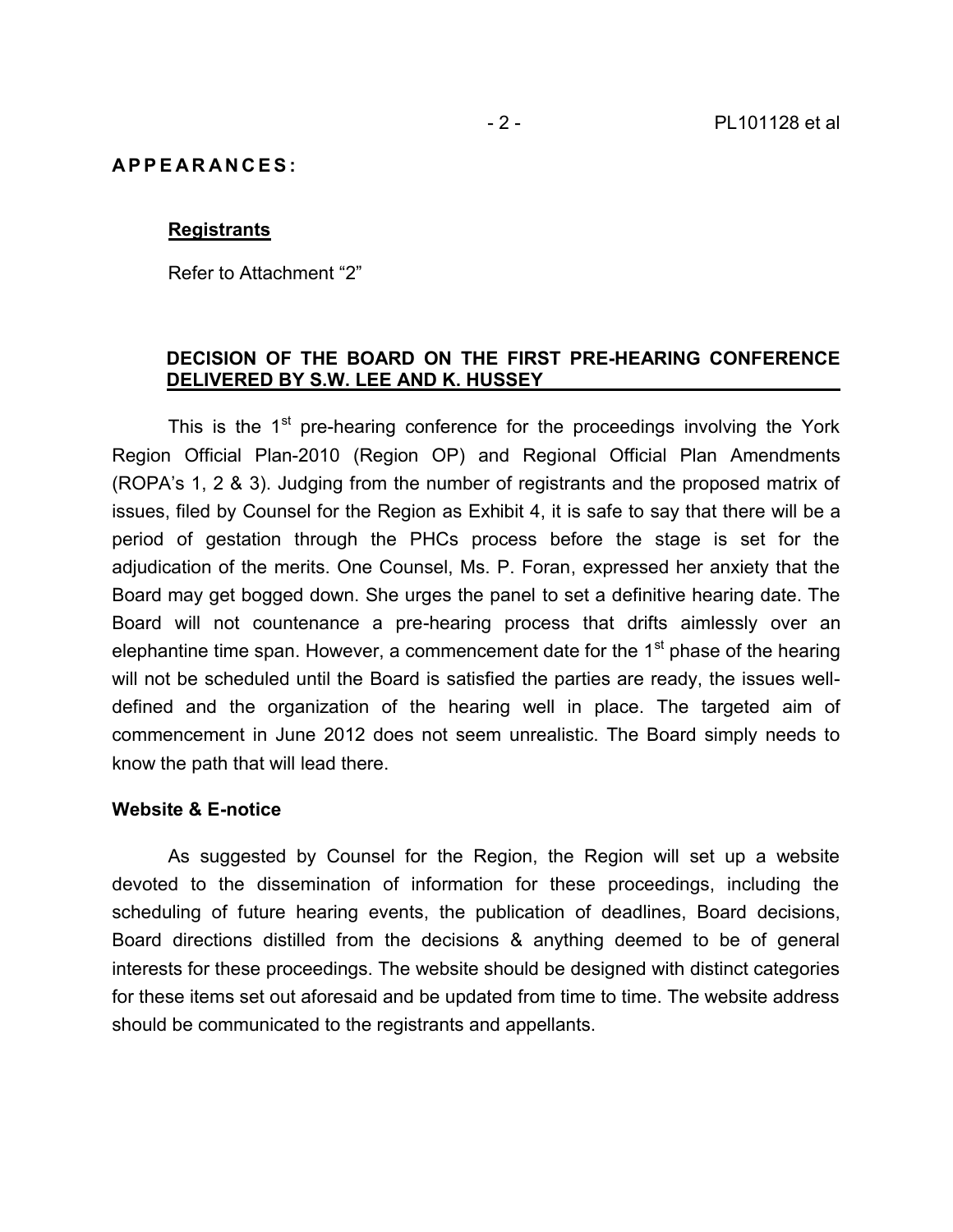The request made by the Region for notice by electronic-mails is hereby granted, save and except for those parties and participants who wish to be notified by regular mail. Anyone wishing to be so notified shall inform Counsel for the Region forthwith and the Region shall hereafter serve notice accordingly.

# **Parties & Participants**

As Exhibit 2 indicates, the number of registrants attending this session is many. The Board requires all registrants to inform Counsel for the Region no later than May  $16<sup>th</sup>$  its intention to seek party or participant status. Some of the registrants are appellants and as such, they have identified the policies under appeal in their letters under appeal. Out of an abundance of caution, the Board directs the appellants who have registered to affirm their request of the party status to the Counsel for the Region. Registrants who are not appellants and who have not identified their areas of interest are directed to furnish Counsel for the Region the identification of the specific policies of their concern or the sites for which they have interests no later than May  $16<sup>th</sup>$  2011. Counsel for the Region is directed to post the lists of requests received on the website. Anyone who wishes to object to the request of the party or participant status are directed to file their intention to object to Counsel of the Region and to the relevant interested parties making the request no later than May  $20<sup>th</sup>$  2011. The Board will adjudicate the granting of parties & participants status at the PHC sessions scheduled on May  $30<sup>th</sup>$  and July 19<sup>th</sup> 2011. Counsel for the Region is directed to organize these sessions so that what has been agreed to and what is to be adjudicated will be clear to all and sundry prior to the sessions. Unless the matters are complex, the Board does not require filed sworn affidavits and expects to deal with such matters expeditiously, based on submission of Counsel and oral or documentary evidence if the latter is deemed necessary.

# **Dismissal under Section 17(36) of the** *Planning Act*

At the PHC sessions on May  $30<sup>th</sup>$  & July 19<sup>th</sup> 2011, the Board will entertain motions of dismissal pursuant to S.17(36) of the *Planning Act*. A number of registrants and appellants will be affected, including the clients of Messrs. B. Horosko, R. Beaman, J. Davies, I. Kagan & Ms. C. Lyon. The Board directs Counsel for the Region to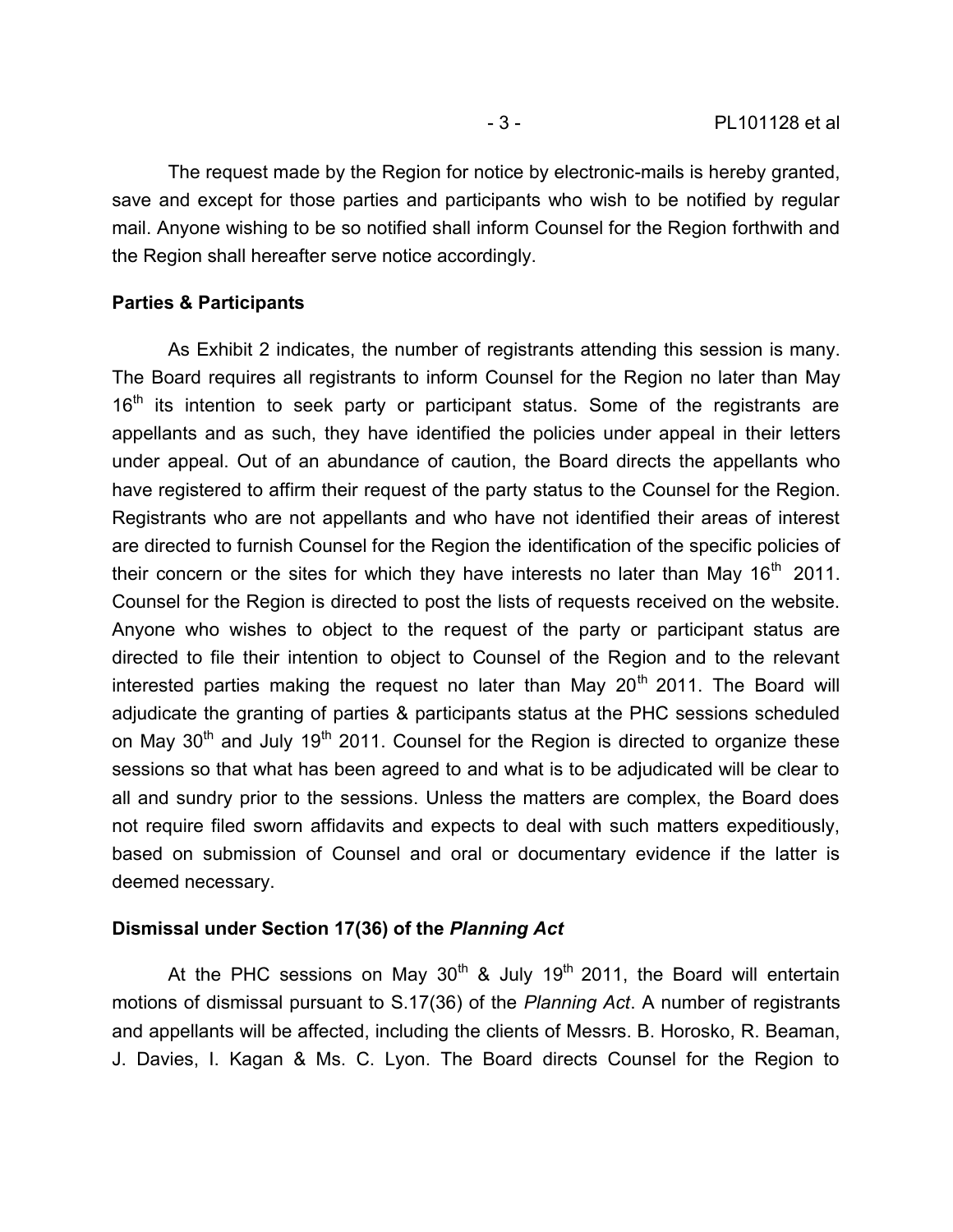organise these sessions so that all the parties targeted will be notified and ready and that there will be sufficient time for the adjudications.

### **Urban Area designation for HW400 North Employment lands-OPA 637**

OPA 637 (OMB Case No. PL100850) is the OPA addressing the employment areas in Vaughan in the vicinity of HWY 400 immediately south of the Township of King boundary and north of Teston Road. It is reflective of the approved ROPA 52 generally and is currently being mediated by the Board. Success of this process is expected. While ROPA 52 generally expands the Urban Area, there are two deferral areas at the southerly portion. It is the common wishes of all the parties involved that once OPA 637 comes into force, the consideration of the deferred areas of OPA 637 within the Urban Boundary can be finalised at these proceedings. As soon as Counsel for the Region advises the Board that the parties are ready, the Board will direct notice for such a purpose, which notice may be abridged if necessary.

### **Allocation of Population & Employment**

The Board has been advised that ROPAs 1, 2 & 3 and the Region OP as currently crafted and modified have at least three willing municipal hosts for the respective Urban Expansions. The Board has been requested by Counsel for the Region to set a target date of May  $30<sup>th</sup>$  2011 during which session we can ascertain whether there is any party who intends to challenge the allocation of Population and Employment for these municipalities and the Region. The Board is of a view that an alternative date should be given in view of the fact the parties & participants status may not be finalised by that date. We will entertain another date at the May 30<sup>th</sup> session.

### **The Legality of O. Reg. 543/06 & 544/06**

Mr. D. Donnelly on behalf of the Huron-Wendat Nation advised the Board that he may request the Board to state a case to the Divisional Court to address the legality of the said two regulations for notice. In the alternative, he may simply choose to contest the impugned policies or mediations. The policies his client appears to impugn are fastened to the Cultural Heritage Issue in the Region OP. Messrs. S. Zakem & M. Melling have advised the Board that they may take issue with Mr. Donnelly if the latter is to contest the questions of constitutionality arising from the notice pursuant to these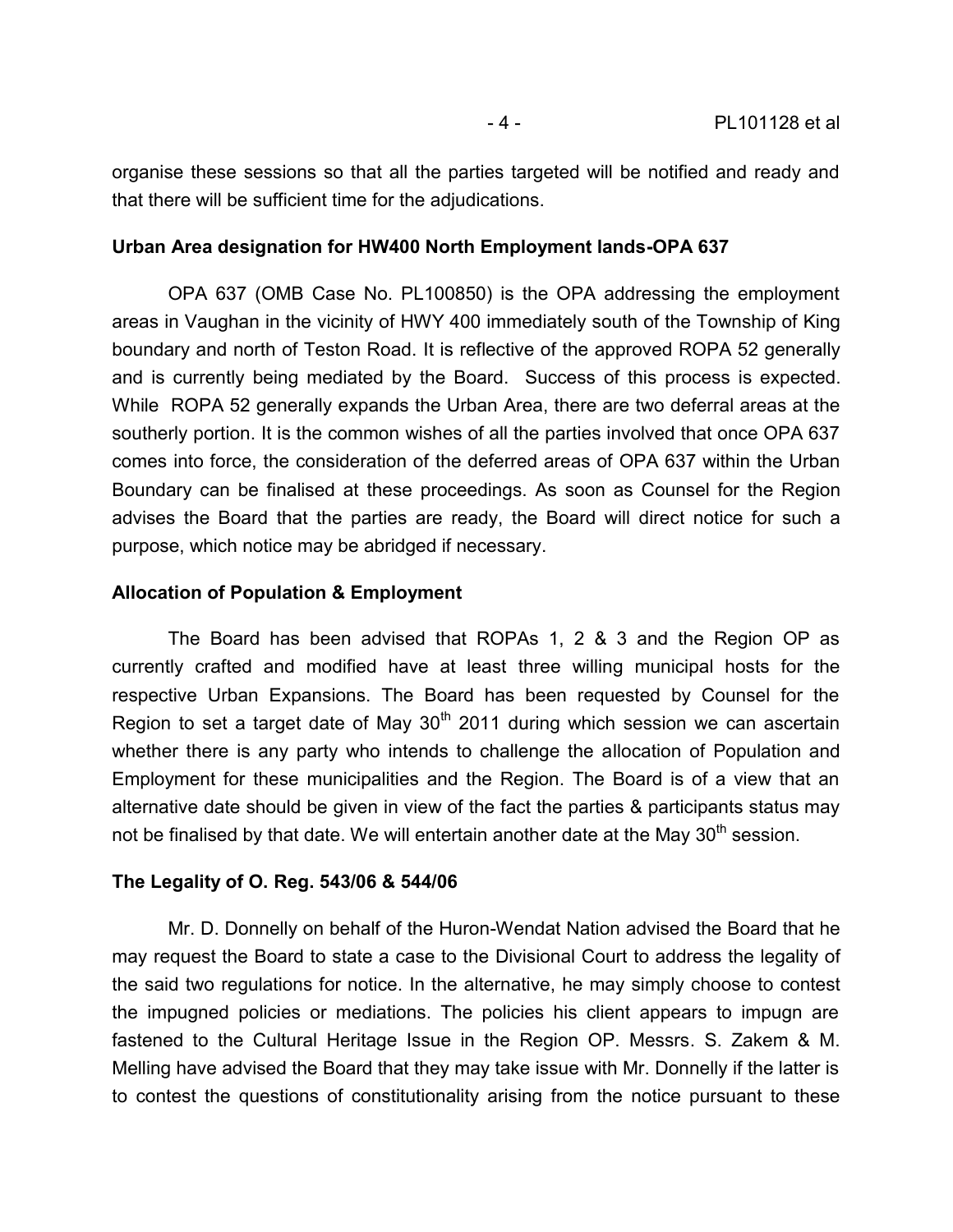regulations. The Board directs Mr. Donnelly to inform Counsel for the Region no later than May  $30<sup>th</sup>$  2011 as to the choice of remedy he seeks.

# **Consolidation & Phasing**

Before the Board can consider whether the Region OP and ROPAs 1, 2 & 3 are to be consolidated and how in fact the proceedings are to be organised, phased or segmented, there is a need for the interested parties to have more detailed discussions and more soul-searching planning. The Board hereby directs the Counsel for the Region to lead such a dialogue and report back once some tangible results are reached. Threshold matters can be addressed by way of bifurcation. All Growth Plan matters can be consolidated, especially where questions of Urban Boundary, location of Employment areas, locations of major retails and intensification along transit corridors are involved. These areas may cross both OP & ROPAs instruments. With respect to other non-growth related matters, it may be expedient to have those matters spun off in another phase or another segment and that such a segment or phase can be adjudicated by another panel.

# **Mediation & Mediation Assessment**

A request is made for two weeks to set aside for mediation, one before the exchange of expert reports (5 days commencing October  $19<sup>th</sup>$  2011) and another after the exchange of expert reports (week of February  $13<sup>th</sup>$  2012). While this panel is not averse to scheduling mediation time this early, the Board wants to remind parties the challenges associated with multi-parties mediations:

1. It is important to ascertain the number of parties interested and the areas of their interests. If interested parties are many, the scale of such mediations would pose quite a challenge. If the interested parties are few, the perspective is entirely different. Like anything else, mediation requires attention to details and organizational efforts. There is no quick-fix, no *legerdemain* or unexpected stratagem that could substitute planning.

2. Mediation assessment should be undertaken by the Board before mediation is to proceed. It is doubtful that assessment of mediation can be done *en masse* and in one sitting*.* Where there are matters of common areas, the parties can be grouped in a session and the Board Member can conduct assessment according to subject areas.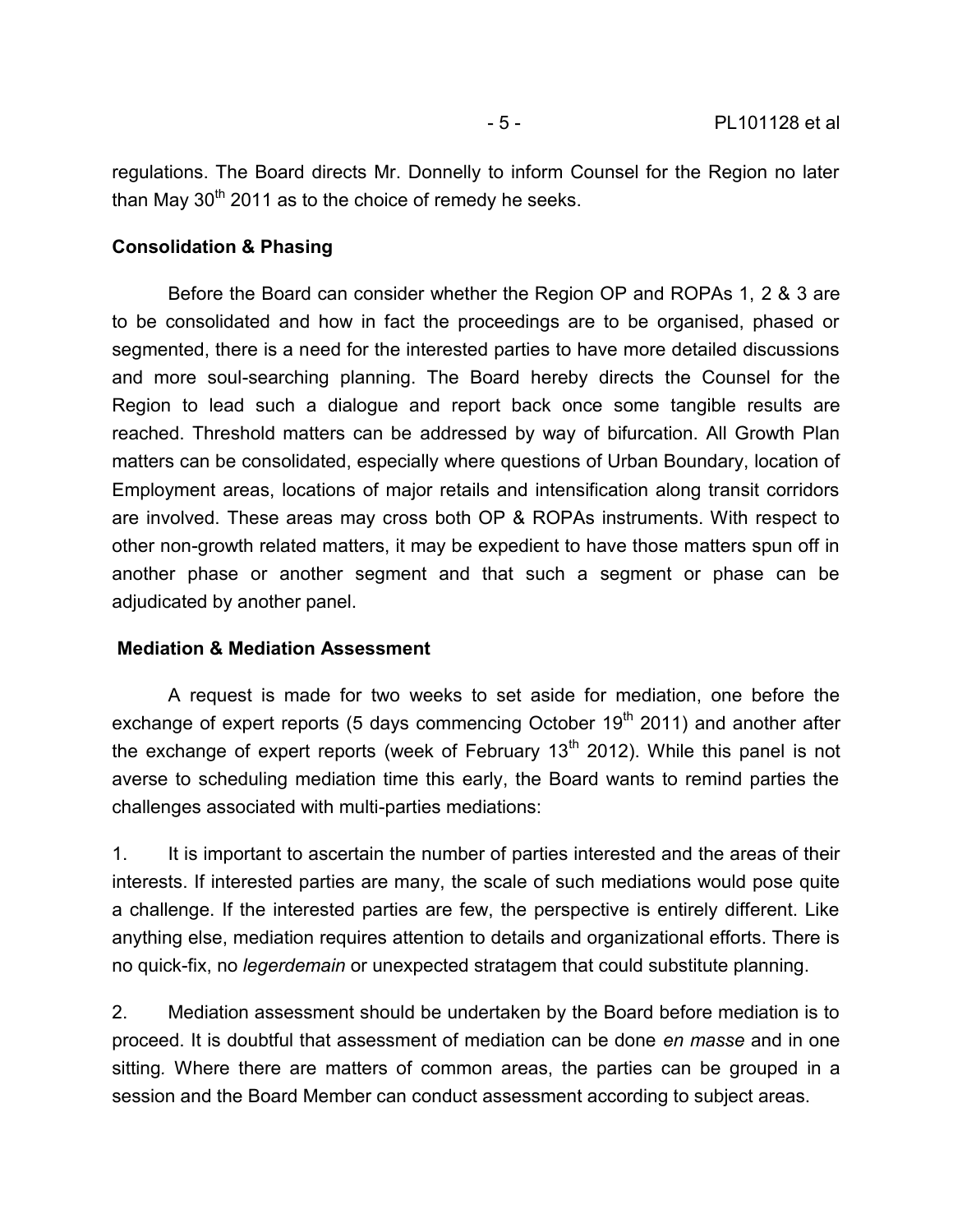3. Assessment is needed to fathom motivations, areas of impediments as well as the modes of suitable mediation. In some cases, the mediator may want to set some ground rules or conditions before allowing mediation to proceed. These ground rules or conditions are needed to ensure success.

# **Future Procedural Events**

In conclusion, the following are the scheduled dates and future dates to be planned:

| May 30 <sup>th</sup> 2011 | Parties & Participants Status; and                            |
|---------------------------|---------------------------------------------------------------|
|                           | Motions under s. 17(36)                                       |
|                           | June 30 <sup>th</sup> 2011 Parties & Participants Status; and |
|                           | Motions under s.17(36)                                        |

A date to be set to determine whether there is any challenge or challenger to the respective Allocations of Population/Employment.

A date to be set for determining the Deferred Areas 1 & 2 under OPA 637 as soon as it is expedient, but no earlier than June 30<sup>th</sup> 2011.

A date or dates to be set in September 2011 for Mediation Assessment.

Mediation dates to be scheduled by Mediators:

October 7<sup>th</sup> 2011 Issues List:

Procedural Order; and

Settlement on Consents

The PHCs for all three dates will be at Glenway Country Club, Vandorf Ballroom, 470 Crossland Gate, in Newmarket and will start at 10:30 a.m.

This panel is keenly aware of the fact that the Board has not acceded to the full list of future procedural events that Counsel for the Region has requested. We are not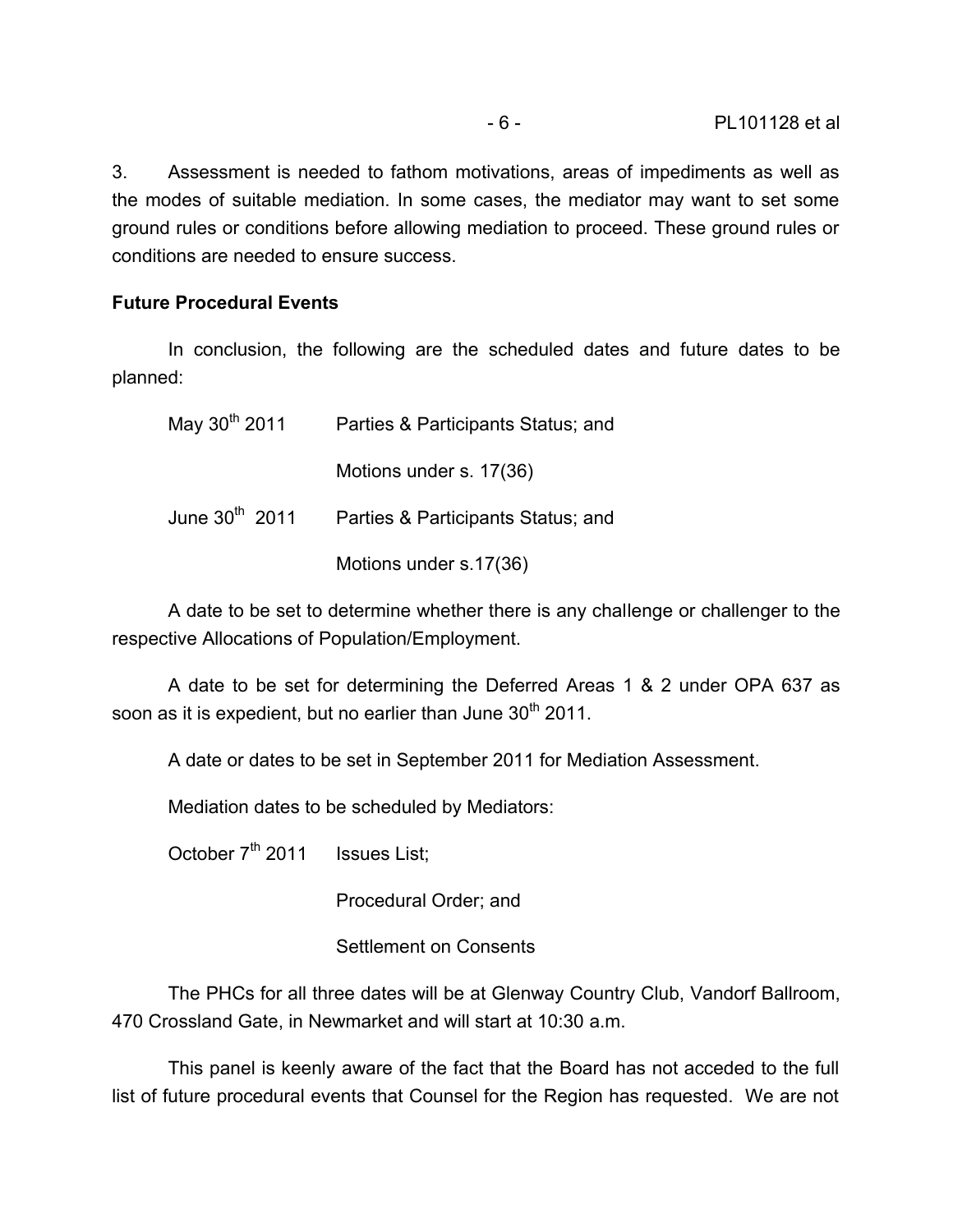in possession of sufficient information to project into the future. The Board will visit that list at the next session and regularly thereafter.

"S.W. Lee"

S.W. LEE ASSOCIATE CHAIR

"K.J. Hussey"

K.J. HUSSEY VICE-CHAIR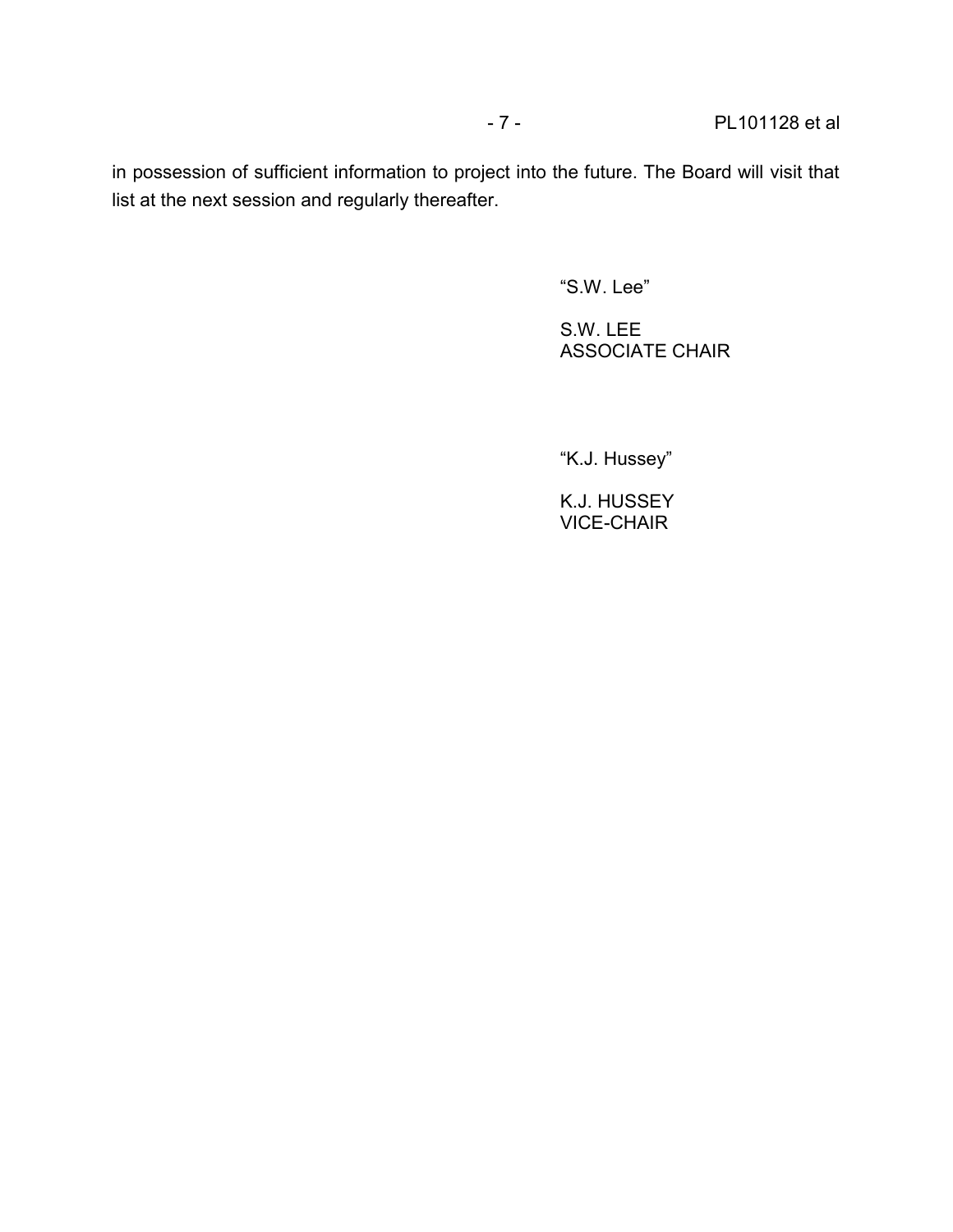# **ATTACHMENT "1"**

# **List of Appellants**

- 1 Angus Glen North West Inc. and Angus Glen Holdings Inc.
- 2 E. Manson Investments
- 3 North Leslie Residential Landowners Group Inc.
- 4 North Markham Landowners Group
	- 1212763 Ontario Limited
	- 1463069 Ontario Limited
	- 1512406 Ontario Limited
	- 1612286 Ontario Inc.
	- 4551 Elgin Mills Developments Limited
	- CAVCOE Holdings Ltd.
	- Colbay Investments Inc.
	- First Elgin Mills Developments Inc
	- Firwood Holdings Inc.
	- Glendower Properties Inc.
	- Highcove Investment Inc.
	- Mackenzie 48 Investments Limited
	- Major Kennedy Developments Limited
	- Major Kennedy South Developments Limited
	- Major McCowan Developments Limited
	- Romandale Farms Ltd.; Frambordeaux Developments Inc. and Kennedy Elgin Developments Limited
	- Summerlane Realty Corp
	- Tsialtas, Peter and Cathy
	- Tung Kee Investment Limited Partnership
	- Warden Mills Development Limited
	- ZACORP Ventures Inc
- 5 Loblaw Properties Limited
- 6 Rice Commercial Group of Companies
- 7 Yonge Green Lane Developments Limited
- 8 Mr. Allen Eng<br>9 Mr. John Hay
- Mr. John Hayes
- 10 Mr. Paul Jadilebovski
- 11 Mr. Peter Antonopoulos<br>12 Mr. Philip Comartin
- Mr. Philip Comartin
- 13 Mr. Shai Perlmutter
- 14 Mr. Steven DeFreitas
- 15 Peat Farmers of Ontario represented by Mr. Phil Comartin
- 16 Property Owners with Rights Association represented by Paul Jadilebovski
- 17 Kau & Associates L.P.
- 18 Block 27 Landowners Group
- 19 Dorzil Developments (Bayview) Ltd.
- 20 Westlin Farms
- 21 Lucia Milani and Rizmi Holdings Limited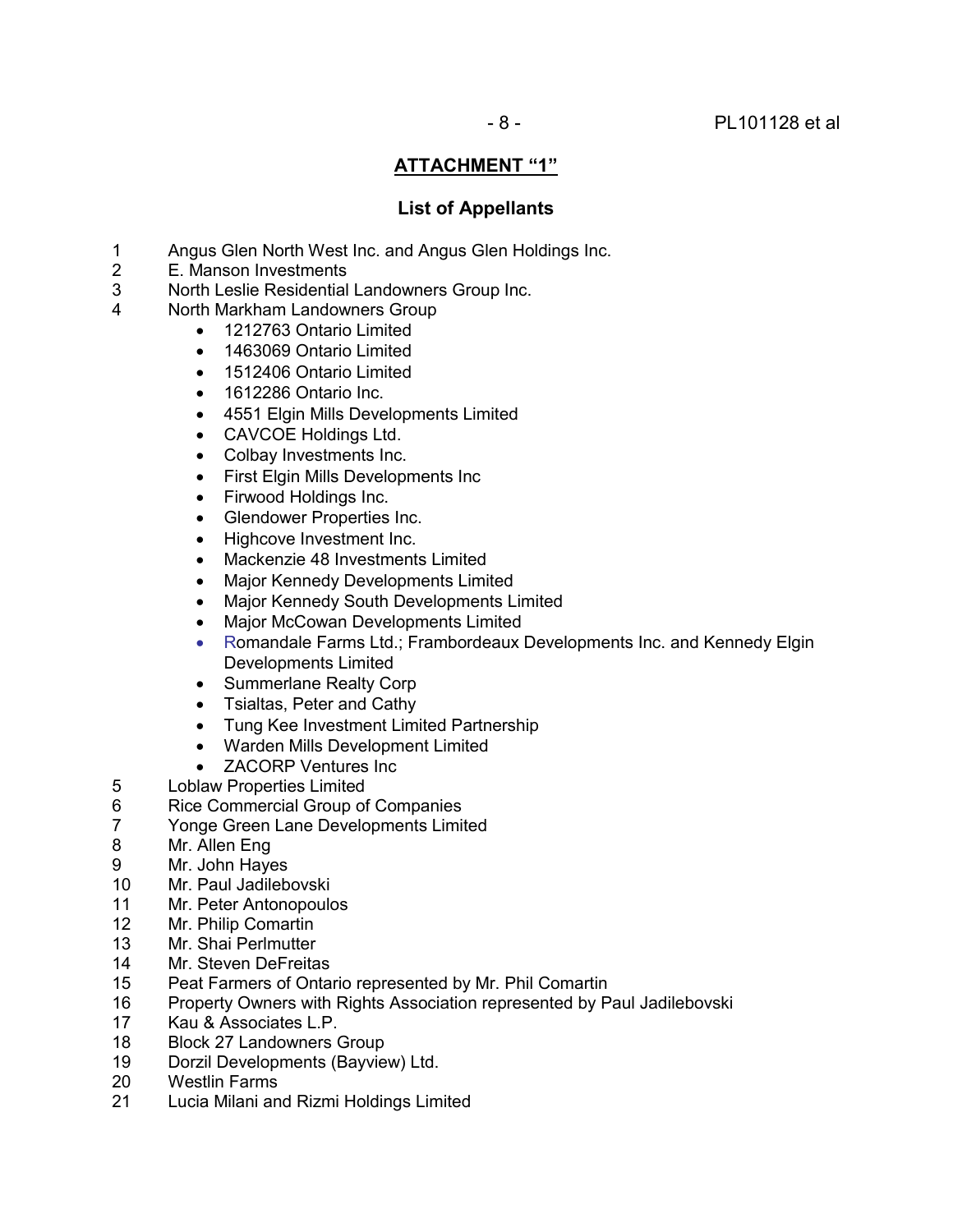- 22 Daraban Holdings Limited<br>23 Smart Centres and Callow
- Smart Centres and Calloway Real Estate Investment Trust
- 24 Yonge Bayview Holdings Inc.<br>25 583753 Ontario Ltd.
- 583753 Ontario Ltd.
- 26 775377 Ontario Ltd.
- 27 Helmhorst Investments Ltd.<br>28 Aurora 2C Landowners Grou
- 28 Aurora 2C Landowners Group Inc.<br>29 W. J. Smith Gardens Limited
- W. J. Smith Gardens Limited
- 30 Metrus Development Inc.
- 31 Upper City Corporation and Clear Point Developments<br>32 Minotar Holdings Inc. Cor-lots Development. Cherokee
- Minotar Holdings Inc, Cor-lots Development, Cherokee Holdings and Halvan 5.5 Investments Limited
- 33 Dalton and Alan Faris and Eden Mills Estates Inc.<br>34 John Carlisle and Robert G. Sikura
- John Carlisle and Robert G. Sikura
- 35 Aurora-Leslie Developments Inc.
- 36 Fieldgate Developments and TACC Developments<br>37 Times Group Corporation
- 37 Times Group Corporation<br>38 Memorial Gardens Canad
- Memorial Gardens Canada Limited
- 40 583753 Ontario Ltd.
- 41 Amir Hessam Limited and 668152 Ontario Ltd.<br>42 Arten Developments Inc.
- Arten Developments Inc.
- 43 Sanmike Construction Ltd.
- 44 Canadian Mortgage and Housing Corporation<br>46 Mahamevna Bhavana Asapuwa Toronto
- Mahamevna Bhavana Asapuwa Toronto
- 47 Mandarin Golf and Country Club Inc. and A V Investments II Inc.
- 48 Cornerstone Christian Community Church<br>49 Tesmar Holdings Inc.
- Tesmar Holdings Inc.
- 50 Sustainable Vaughan
- 51 Markham Gateway Inc.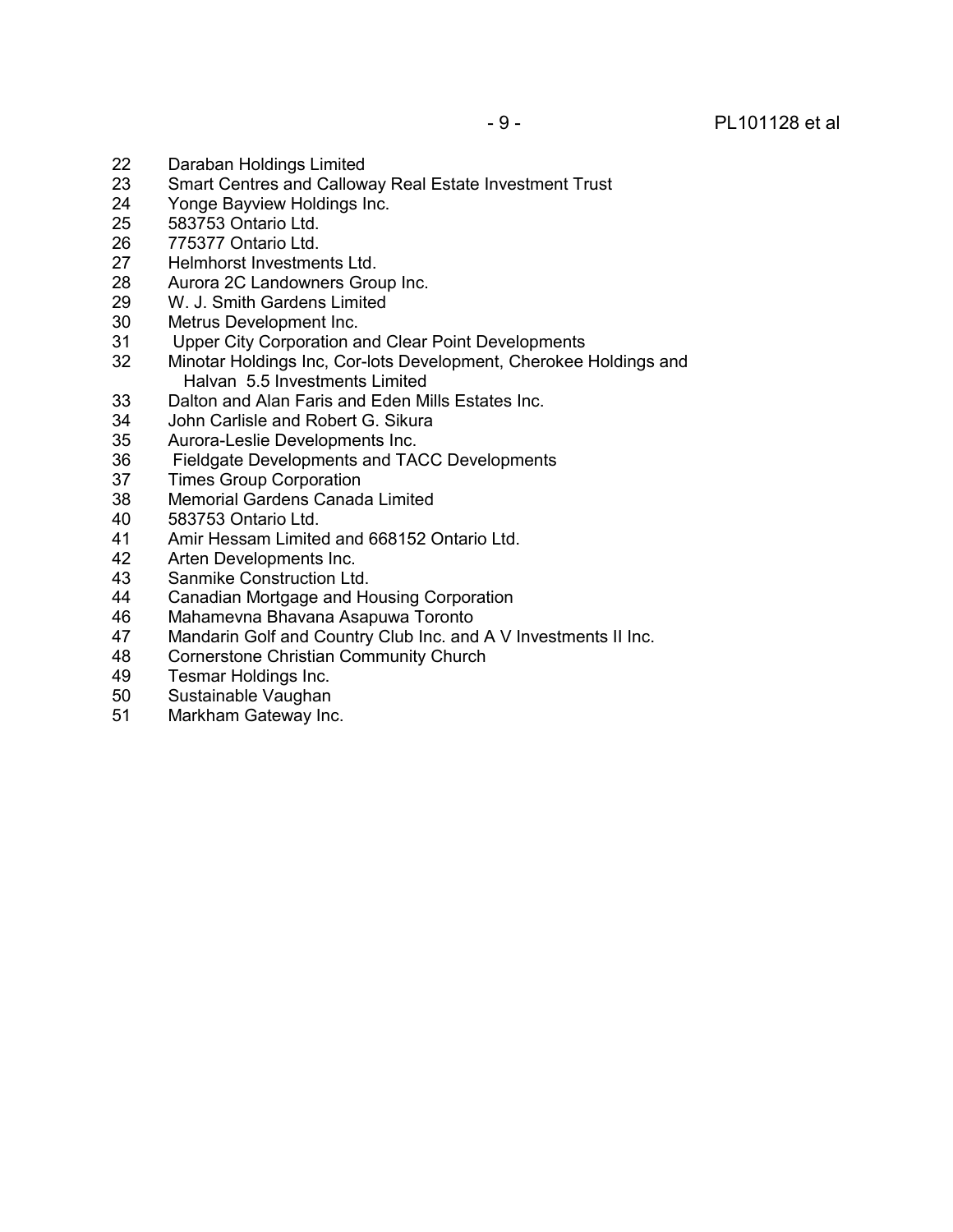# **ATTACHMENT "2"**

# **LIST OF REGISTRANTS** YORK REGION OFFICIAL PLAN REGIONAL OFFICIAL PLAN AMENDMENTS 1, 2 and 3

| Representative                                                                                                           | <b>Representative's Email</b> |                                                                  |
|--------------------------------------------------------------------------------------------------------------------------|-------------------------------|------------------------------------------------------------------|
| Borden Ladner Gervais LLP<br>Scotia Plaza<br>40 King Street West<br>Toronto, ON M5H 3Y4                                  |                               | Regional Municipality of York                                    |
| Stephen Waqué<br>Tel: 416-367-6275                                                                                       | swaque@blg.com                |                                                                  |
| David Klacko<br>Tel: 416-367-6352                                                                                        | dklacko@blg.com               |                                                                  |
| Regional Municipality of York<br>17250 Yonge Street<br>Newmarket, Ontario L3Y 6Z1                                        |                               |                                                                  |
| Robert Miller                                                                                                            | robert.miller@york.ca         |                                                                  |
| Gabe Szobel                                                                                                              | gabe.szobel@york.ca           |                                                                  |
|                                                                                                                          |                               |                                                                  |
|                                                                                                                          |                               |                                                                  |
| Representative                                                                                                           | <b>Representative's Email</b> | <b>Appellant or Other Interested</b><br><b>Individual</b>        |
| Aird & Berlis<br>Brookfield Place,<br>181 Bay Street, Suite 1800, Box 754<br>Toronto, ON M5J 2T9<br>416-863-1515<br>Fax: |                               | Angus Glen North West Inc. and<br>1.<br>Angus Glen Holdings Inc. |
| N. Jane Pepino<br>416-865-7727<br>Tel:                                                                                   | jpepino@airdberlis.com        |                                                                  |
| Patricia A. Foran<br>416-865-3425<br>Tel:                                                                                | pforan@airdberlis.com         |                                                                  |
| Patricia A. Foran<br>Aird & Berlis                                                                                       | pforan@airdberlis.com         | E. Manson Investments<br>2.                                      |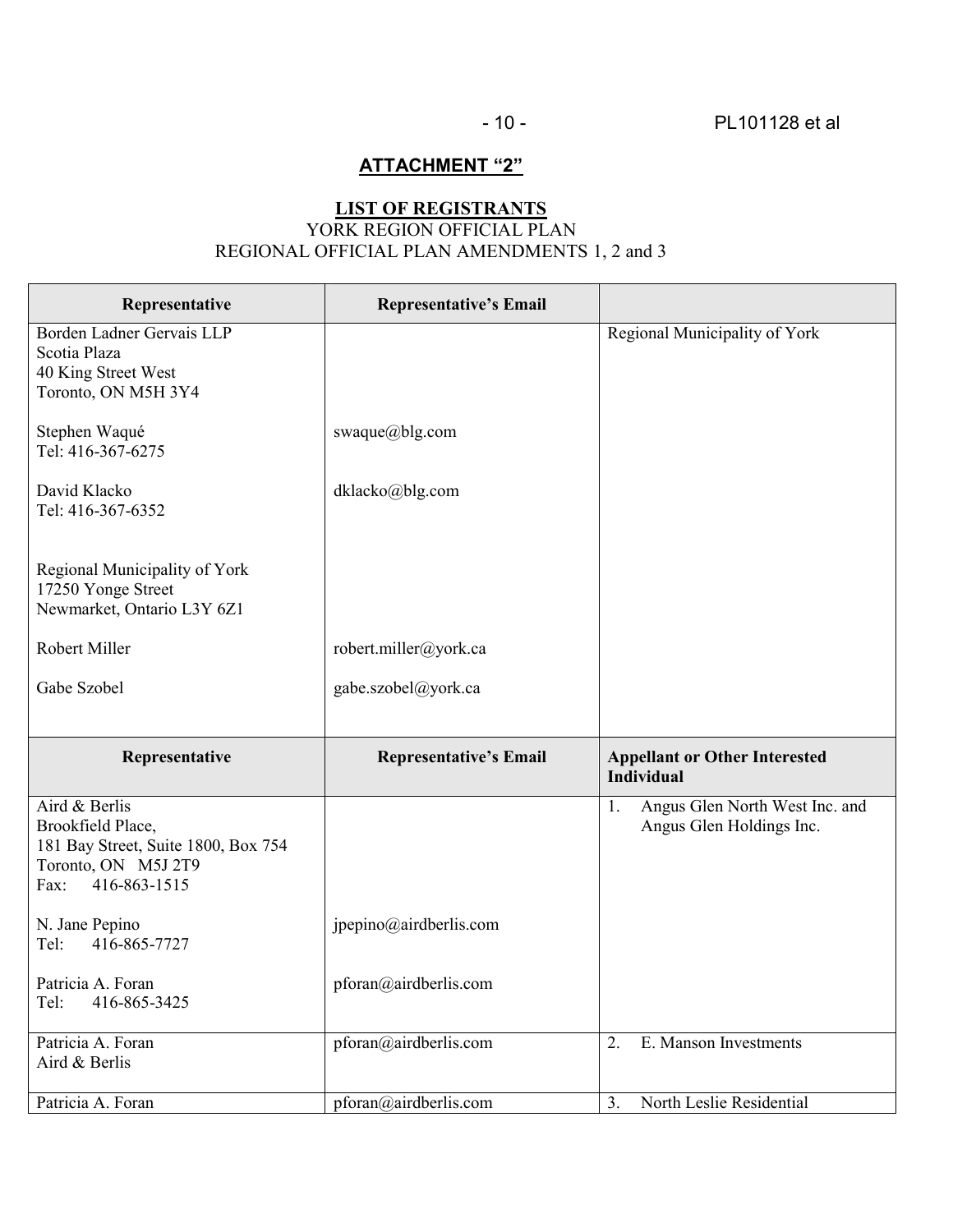| Aird & Berlis                                                                                                                                                                                                                                                                                                                                                                                           |                                                           | Landowners Group Inc.                                                                                                                                                                                                                                                                                                                                                                                      |
|---------------------------------------------------------------------------------------------------------------------------------------------------------------------------------------------------------------------------------------------------------------------------------------------------------------------------------------------------------------------------------------------------------|-----------------------------------------------------------|------------------------------------------------------------------------------------------------------------------------------------------------------------------------------------------------------------------------------------------------------------------------------------------------------------------------------------------------------------------------------------------------------------|
| N. Jane Pepino<br>Aird & Berlis                                                                                                                                                                                                                                                                                                                                                                         | jpepino@airdberlis.com                                    | North Markham Landowners<br>$\overline{4}$ .<br>Group<br>1212763 Ontario Limited                                                                                                                                                                                                                                                                                                                           |
| Patricia A. Foran<br>Aird & Berlis                                                                                                                                                                                                                                                                                                                                                                      | pforan@airdberlis.com                                     | 1463069 Ontario Limited<br>1512406 Ontario Limited<br>$\bullet$<br>1612286 Ontario Inc.<br>$\bullet$                                                                                                                                                                                                                                                                                                       |
| Co-counsel for certain landowners:                                                                                                                                                                                                                                                                                                                                                                      |                                                           | 4551 Elgin Mills Developments                                                                                                                                                                                                                                                                                                                                                                              |
| Ira Kagan<br>a)<br>Kagan Shastri LLP<br>188 Avenue Road<br>Toronto, ON M5R 2J1<br>Tel: 416-368-2100 ext. 226<br>Fax: 416-324-4224<br>(Co-counsel for Warden Mills<br>Developments Limited, Kennedy<br>Elgin Developments Limited, 4551<br>Elgin Mills Developments Limited,<br>Major Kennedy Developments<br>Limited, Major Kennedy South<br>Developments Limited, Mackenzie<br>48 Investments Limited) | ikagan@ksllp.ca                                           | Limited<br>CAVCOE Holdings Ltd.<br>٠<br>Colbay Investments Inc.<br>$\bullet$<br><b>First Elgin Mills Developments</b><br>Inc<br>Firwood Holdings Inc.<br>٠<br>Glendower Properties Inc.<br>$\bullet$<br>Highcove Investment Inc.<br>$\bullet$<br>Mackenzie 48 Investments<br>Limited<br>Major Kennedy Developments<br>Limited<br>Major Kennedy South<br>Developments Limited<br>Major McCowan Developments |
| Michael Melling<br>b)<br><b>Davies Howe Partners</b><br>(Co-counsel for Romandale Farms<br>Limited)                                                                                                                                                                                                                                                                                                     | michaelm@davieshowe.com                                   | Limited<br>Romandale Farms Ltd.;<br>Frambordeaux Developments<br>Inc. and Kennedy Elgin<br>Developments Limited                                                                                                                                                                                                                                                                                            |
| Stephen D'Agostino and<br>$\mathbf{c})$<br>Roger Beaman<br><b>Thomas Rogers</b><br>390 Bay Street, Suite 3100<br>Toronto, ON M5H 1W2<br>Te: 416-868-3100<br>Fax: 416-863-3134<br>(Co-counsel for ColebyInvestments<br>Inc., Highcove Investments Onc.,<br>Firwood Holdings Inc., Major<br>McCowan Developments Limited,<br>Summerlane Realty Corp.)                                                     | sdagostino@thomsonrogers.com<br>rbeaman@thomsonrogers.com | <b>Summerlane Realty Corp</b><br>٠<br>Tsialtas, Peter and Cathy<br>$\bullet$<br>Tung Kee Investment Limited<br>Partnership<br>Warden Mills Development<br>$\bullet$<br>Limited<br>ZACORP Ventures Inc.                                                                                                                                                                                                     |
| Patricia A. Foran<br>Aird & Berlis                                                                                                                                                                                                                                                                                                                                                                      | pforan@airdberlis.com                                     | 34. Robert G. Sikura                                                                                                                                                                                                                                                                                                                                                                                       |
|                                                                                                                                                                                                                                                                                                                                                                                                         |                                                           |                                                                                                                                                                                                                                                                                                                                                                                                            |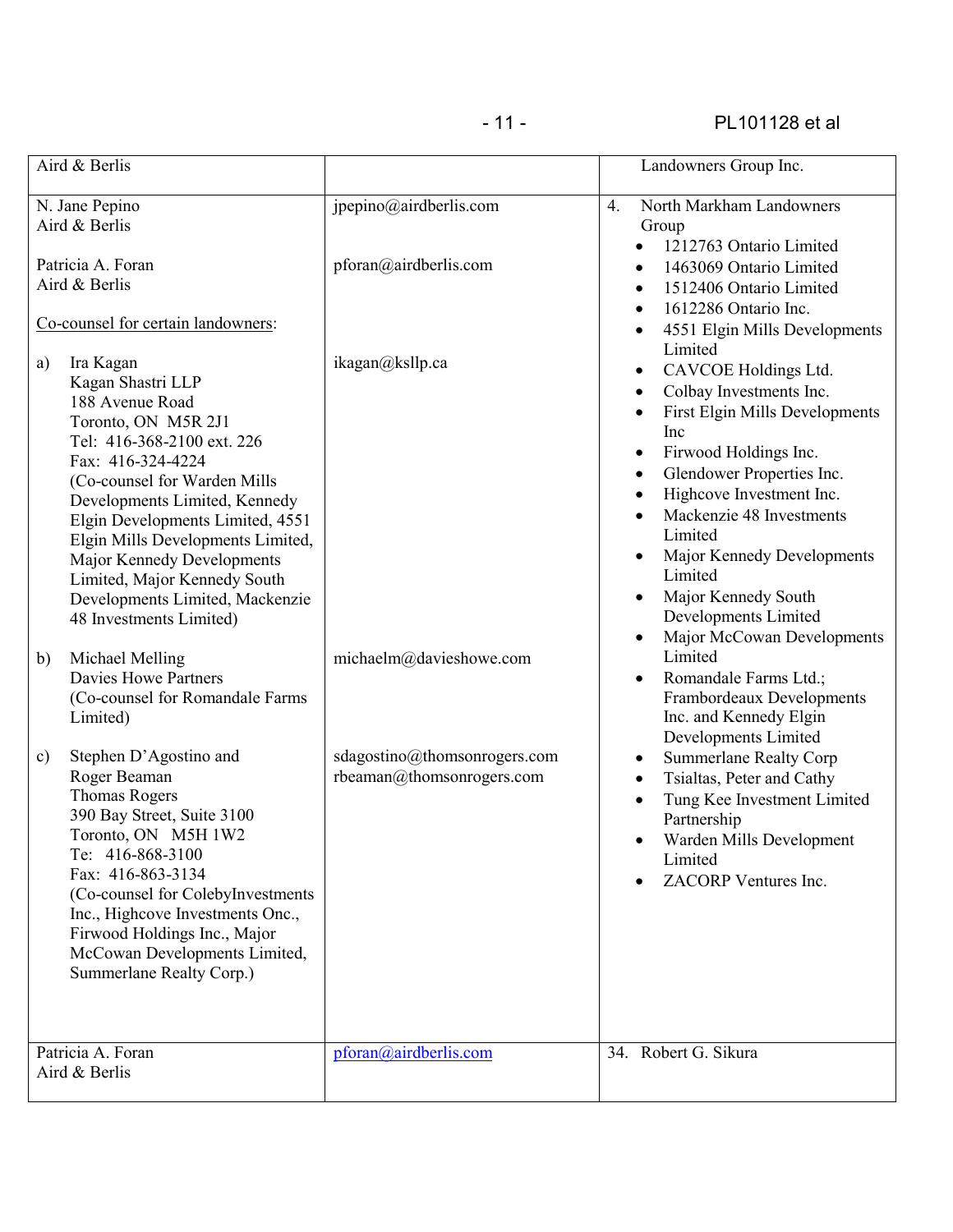| Tom Halinski<br>Aird & Berlis                                                                                                                                                 | thalinski@airdberlis.com                                 |                                                                                                                                                                                                                                                                    |
|-------------------------------------------------------------------------------------------------------------------------------------------------------------------------------|----------------------------------------------------------|--------------------------------------------------------------------------------------------------------------------------------------------------------------------------------------------------------------------------------------------------------------------|
| Steven A. Zakem<br>Aird & Berlis<br>Brookfield Place,<br>181 Bay Street, Ste. 1800, Box 754<br>Toronto, ON M5J 2T9<br>416-865-3440<br>Tel:<br>416-863-1515<br>Fax:            | szakem@airdberlis.com                                    | 5.<br>Loblaw Properties Limited                                                                                                                                                                                                                                    |
| Kimberly Beckman<br>Davies Howe Partners LLP<br>99 Spadina Avenue, 5 <sup>th</sup> Floor<br>Toronto, ON M5V 3P8<br>416-977-7088<br>Tel:<br>Fax:<br>416-977-8931               | kimb@davieshowe.com                                      | Rice Commercial Group of<br>6.<br>Companies (East Gwillimbury<br>only)<br>Has purchased the lands owned by<br>Dalton and Alan Faris, as noted<br>below in Appeal No. 33, and will<br>therefore assume their position.                                              |
| <b>Matthew Maslow</b><br>Davies Howe Partners (Rice)<br>416-977-7088<br>Tel:<br>416-977-8931<br>Fax:                                                                          | matthewm@davieshowe.com                                  |                                                                                                                                                                                                                                                                    |
| Steven A Zakem<br>Aird & Berlis                                                                                                                                               | szakem@airdberlis.com                                    | Rice Commercial Group of<br>6.<br>Companies (Markham and<br>Richmond Hill<br>Yonge and Green Lane<br>7.<br>Developments Corp. and Yonge<br>and Green Lane South<br>Developments Corp.                                                                              |
| <b>Randy Bennett</b><br>Rueter Scargall Bennett LLP<br>155 University Avenue, Suite 600<br>Toronto, ON M5H 3B7<br>Tel:<br>416-869-3538<br>416-869-3411<br>Fax:<br>Greg Bowley | randy.bennett@rslawyers.com<br>Greg.Bowley@rslawyers.com | Mr. Allen Eng<br>8.<br>10. Mr. Paul Jadilebovski<br>12. Mr. Philip Comartin<br>Mr. Shai Perlmutter<br>13.<br>15. Peat Farmers of Ontario<br>represented by Mr. Phil Comartin<br>16. Property Owners with Rights<br>Association represented by Paul<br>Jadilebovski |
| <b>Randy Bennett</b><br>Rueter Scargall Bennett LLP                                                                                                                           |                                                          | Dustin Eng                                                                                                                                                                                                                                                         |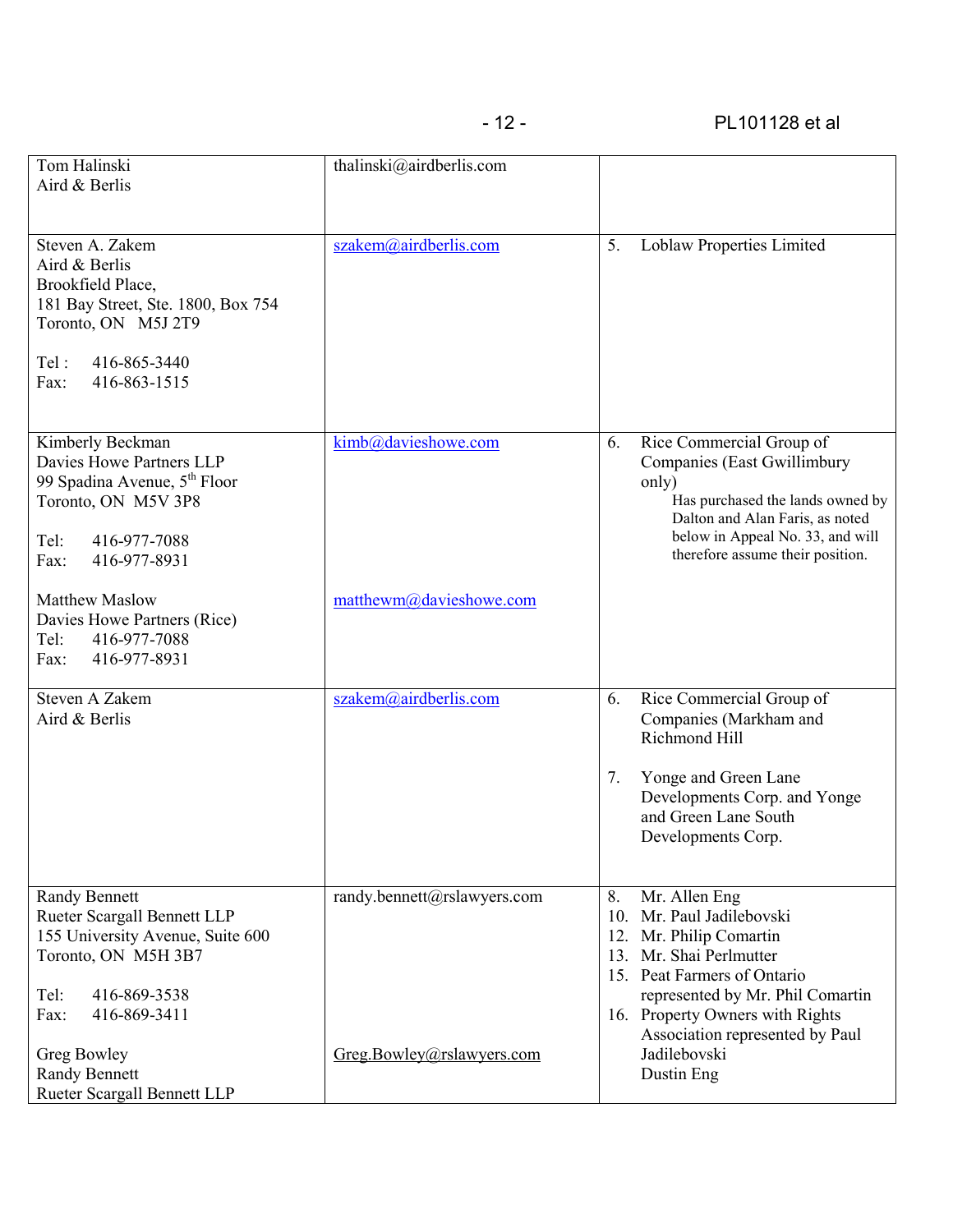| 155 University Avenue, Suite 600<br>Toronto, ON M5H 3B7                               |                                 |    |                                            |
|---------------------------------------------------------------------------------------|---------------------------------|----|--------------------------------------------|
|                                                                                       |                                 |    |                                            |
| Iain Donnell                                                                          | idonnell@allstream.net          |    |                                            |
|                                                                                       |                                 |    |                                            |
| Draga Barbir<br>Barbir & Associates                                                   | dbarbir@barbirandassociates.com |    | 11. Mr. Peter Antonopoulos                 |
| 345 Melrose Street<br>Etobicoke, ON M8Z1G9                                            |                                 |    |                                            |
| <b>Amber Stewart</b><br><b>Davies Howe Partners</b>                                   | ambers@davieshowe.com           | 9. | Mr. John Hayes<br>14. Mr. Steven DeFreitas |
|                                                                                       |                                 |    |                                            |
| <b>Barry Horosko</b>                                                                  | bhorosko@bratty.com             |    | 17. Kau & Associates L.P.                  |
| Cathy Facciolo<br>Bratty and Partnership LLP<br>7501 Keele Street, Suite 200          | cfacciolo@bratty.com            |    |                                            |
| Vaughan, ON L4K 1Y2                                                                   |                                 |    |                                            |
| Tel:<br>905-760-2600 ext. 339<br>Fax:<br>905-760-2900                                 |                                 |    |                                            |
| Michael Melling<br>Davies Howe Partners LLP                                           | michaelm@davieshowe.com         |    | 18. Block 27 Landowners Group              |
| 99 Spadina Avenue, 5 <sup>th</sup> Floor<br>Toronto, ON M5V 3P8                       |                                 |    |                                            |
| Tel:<br>416-977-7088<br>416-977-8931<br>Fax:                                          |                                 |    |                                            |
| John M. Alati                                                                         | johna@davieshowe.com            | 19 | Dorzil Developments (Bayview)              |
| Davies Howe Partners Lawyers<br>The Fifth Floor 99 Spadina Ave<br>Toronto, ON M5V 3P8 |                                 |    | Ltd.                                       |
| Tel:<br>416-977-7088<br>Fax:<br>416-977-8931                                          |                                 |    |                                            |
|                                                                                       |                                 |    |                                            |
| Michael Melling                                                                       | michaelm@davieshowe.com         |    | 20. Westlin Farms                          |
| Davies Howe Partners LLP                                                              |                                 |    |                                            |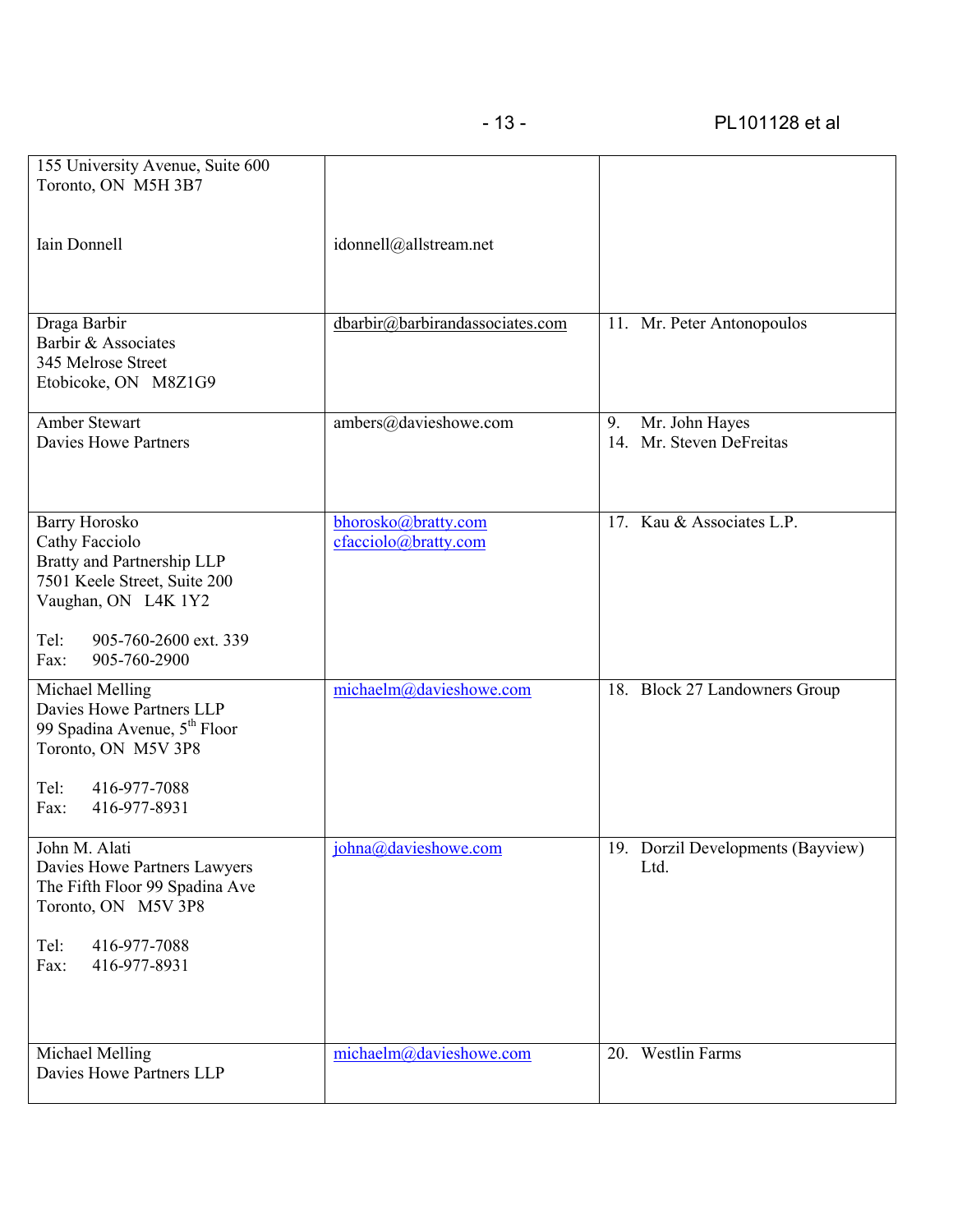| Jeffrey L. Davies<br>Davies Howe Partners Lawyers<br>The Fifth Floor 99 Spadina Ave<br>Toronto, ON M5V 3P8<br>416-977-7088<br>Tel:<br>416-977-8931<br>Fax:    | jeffd@davieshowe.com     | 21. Lucia Milani and Rizmi Holdings<br>Limited                                                                                                                                                       |
|---------------------------------------------------------------------------------------------------------------------------------------------------------------|--------------------------|------------------------------------------------------------------------------------------------------------------------------------------------------------------------------------------------------|
| <b>Mark Flowers</b><br>Davies Howe Partners Lawyers<br>The Fifth Floor 99 Spadina Ave<br>Toronto, ON M5V 3P8<br>416-977-7088<br>Tel:<br>416-977-8931<br>Fax:  | markf@davieshowe.com     | 22. Daraban Holdings Limited<br>23. Smart Centres and Calloway Real<br><b>Estate Investment Trust</b><br>24. Yonge Bayview Holdings Inc.<br>Martin Pick, Thomas Pick and<br>132463 Ontario Inc.      |
| <b>Susan Rosenthal</b><br>Davies Howe Partners Lawyers<br>5th Floor, 99 Spadina Avenue<br>Toronto, ON M5V 3P8<br>Tel:<br>416-977-7088<br>416-977-8931<br>Fax: | susanr@davieshowe.com    | 25. 583753 Ontario Ltd. (also initially<br>identified as Appeal No. 40)<br>26. 775377 Ontario Ltd.<br>27. Helmhorst Investments Ltd.<br>41. Amir Hessam Limited and 668152<br><b>Ontario Limited</b> |
| Davis LLP<br>1 First Canadian Place, Suite 5600, P.O.<br>Box 367, 100 King Street West<br>Toronto, ON M5X 1E2                                                 |                          | 28. Aurora 2C Landowners Group Inc.                                                                                                                                                                  |
| Chris Barnett<br>Tel:<br>416-365-3502<br>416-777-7407<br>Fax:                                                                                                 | cbarnett@davis.ca        |                                                                                                                                                                                                      |
| Laura Bisset<br>Tel: 416.941.5400<br>Fax: 416.777.7432                                                                                                        | lbisset@davis.ca         |                                                                                                                                                                                                      |
| Neil G. Davis<br>Davis Webb LLP Barristers and<br>Solicitors<br>24 Queen Street East, Ste. 800<br>Brampton, ON L6V 1A3                                        | Neil.Davis@DavisWebb.com | 29. W. J. Smith Gardens Limited                                                                                                                                                                      |
| Tel:<br>905-451-6714 ext. 226<br>905-454-1876<br>Fax:                                                                                                         |                          |                                                                                                                                                                                                      |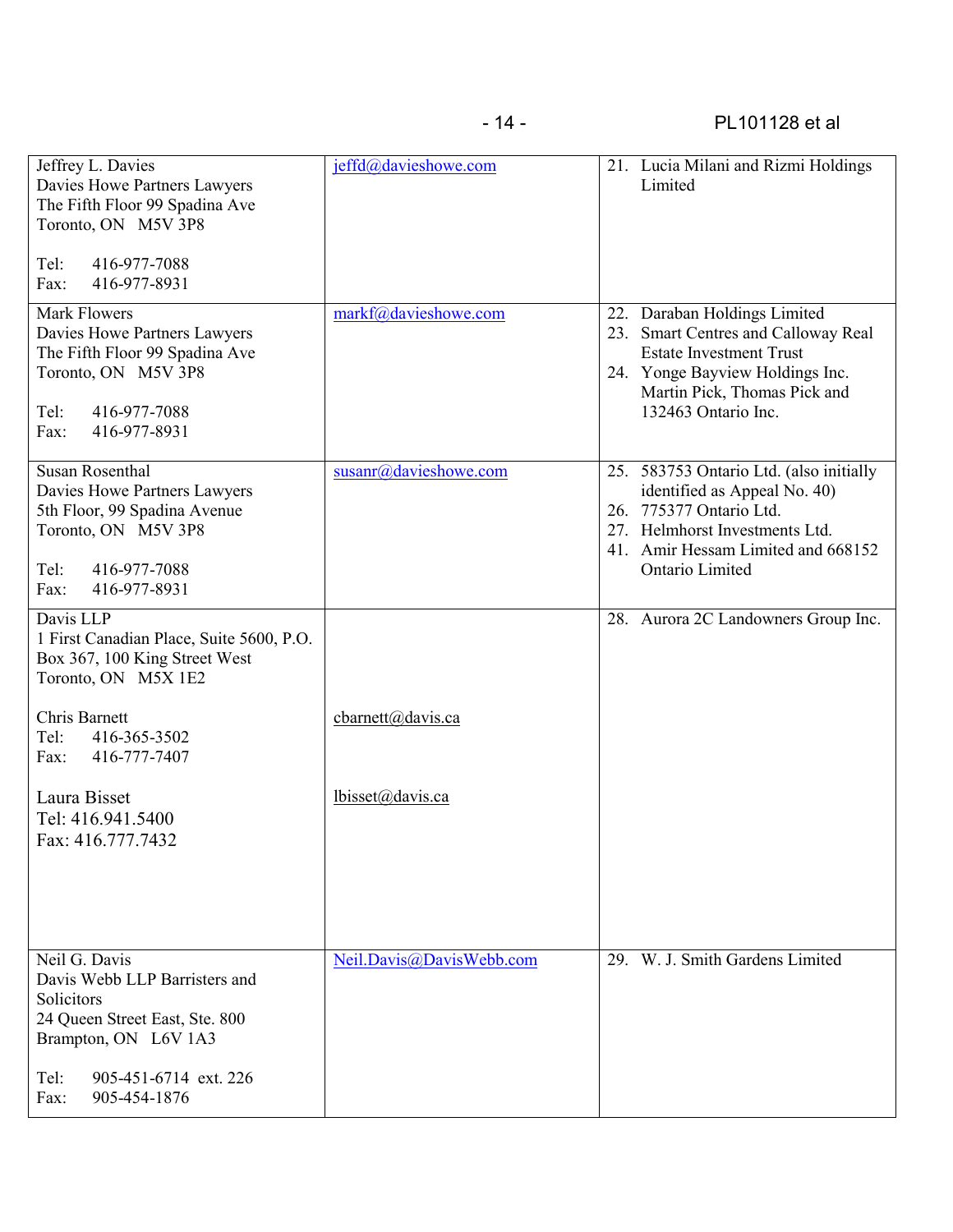| Goodmans LLP<br>Bay Adelaide Centre,<br>333 Bay Street, Suite 3400<br>Toronto, ON M5H 2S7                                                                                                 |                                | 30. Metrus Development Inc.                                                                                                           |
|-------------------------------------------------------------------------------------------------------------------------------------------------------------------------------------------|--------------------------------|---------------------------------------------------------------------------------------------------------------------------------------|
| David Bronskill<br>Tel:<br>416-597-4299<br>416-979-1234<br>Fax:                                                                                                                           | dbronskill@goodmans.ca         |                                                                                                                                       |
| Jennifer Drake<br>Tel:<br>416-597-4143<br>416-979-1234<br>Fax:                                                                                                                            | jdrake@goodmans.ca             |                                                                                                                                       |
| Roslyn Houser<br>Goodmans LLP Barristers and Solicitors<br>Bay Adelaide Centre, 333 Bay Street,<br>Suite 3400<br>Toronto, ON M5H 2S7<br>416-597-4119<br>Tel:<br>416-979-1234<br>Fax:      | rhouser@goodmans.ca            | 31. Upper City Corporation and Clear<br>Point Developments                                                                            |
| Catherine A. Lyons<br>Goodmans LLP Barristers and Solicitors<br>Bay Adelaide Centre, 333 Bay Street,<br>Suite 3400<br>Toronto, ON M5H 2S7<br>Tel:<br>416-597-4183<br>416-979-1234<br>Fax: | clyons@goodmans.ca             | 32. Minotar Holdings Inc, Cor-lots<br>Development, Cherokee Holdings<br>and Halvan 5.5 Investments<br>Limited                         |
| <b>Kimberly Beckman</b><br>Davies Howe Partners LLP<br>99 Spadina Avenue, 5 <sup>th</sup> Floor<br>Toronto, ON M5V 3P8<br><del>Tel:-</del><br>416-977-7088<br>416-977-8931<br>Fax:        | kimb@davieshowe.com            | 33. Dalton and Alan Faris and Eden<br>Mills Estates Inc.<br>See No. 6 - Rice Commercial Group of<br>Companies (East Gwillimbury only) |
| <b>Bobby Bhoola</b><br>Tel:<br>Fax:                                                                                                                                                       | bobby@ballantryhomes.com       | 33. Eden Mills Estates Inc.                                                                                                           |
| David Charezenko<br>iPLANcorp                                                                                                                                                             | david.charezenko@iplancorp.com | John Carlisle and Robert G.<br>34.<br>Sikura                                                                                          |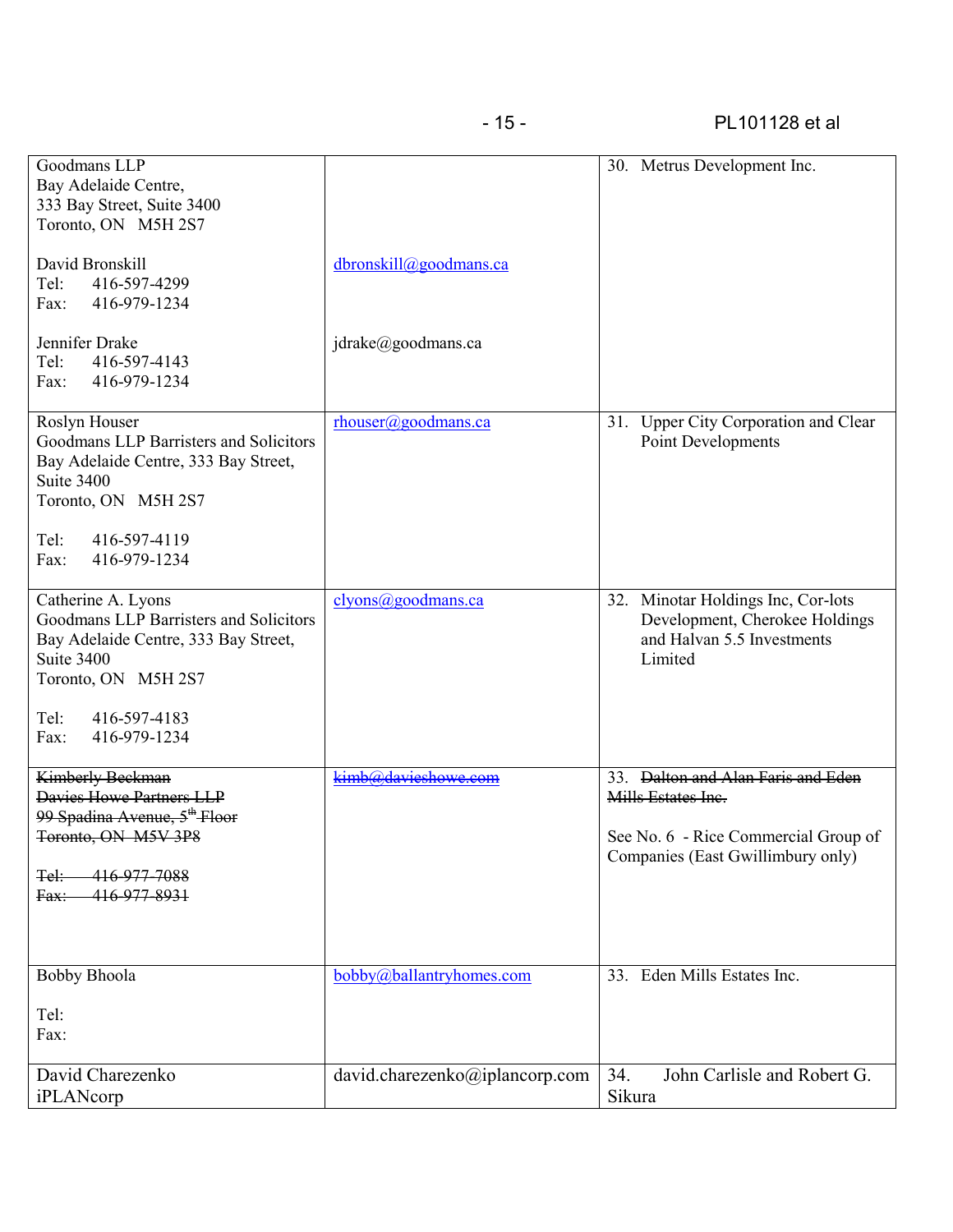| 211 Main Street South<br>Newmarket, Ontario L3Y 3Y9<br>905-895-0011<br>Tel:<br>905-895-0070<br>Fax:<br>Ira T. Kagan<br>Kagan Shastri Lawyers<br>188 Avenue Road                       | ikagan@ksllp.ca               | See 34. Robert G. Sikura, above<br>35. Aurora-Leslie Developments Inc.<br>36. Fieldgate Developments and TACC<br>Developments |
|---------------------------------------------------------------------------------------------------------------------------------------------------------------------------------------|-------------------------------|-------------------------------------------------------------------------------------------------------------------------------|
| Toronto, ON M5R 2J1<br>Tel:<br>416-368-2100 ext. 226<br>416-324-4224<br>Fax:                                                                                                          |                               | 37. Times Group Corporation                                                                                                   |
| W. Thomas Barlow<br>Fasken Martineau<br>333 Bay Street, Suite 2400<br>Bay Adelaide Centre, Box 20<br>Toronto Ontario M5H 2T6<br>Tel: 416 868 3403<br>Fax: 416 364 7813                | tbarlow@fasken.com            | 38. Memorial Gardens Canada Limited                                                                                           |
| Sarah F. Baldwin/Mark Larkin<br>LARKIN+ Associates Planning<br>Consultants Inc.<br>1168 Kingdlae Road<br>Newmarket, ON L3Y 4W1<br>905-895-0554<br><u>Tel:</u><br>905-895-1817<br>Fax: | sbaldwin@larkinassociates.com |                                                                                                                               |
| Jim Kirk<br>Malone Given Parsons Ltd.<br>140 Renfrew Drive, Suite 201<br>Markham, ON L3R 6B3<br>905-513-0170<br><del>Tel:</del><br>905-513-0177<br>Fax:                               | ikirk@mgp ca                  | 40. 583753 Ontario Ltd.<br>(See Appeal No. 25 above)                                                                          |
| McCarthy Tétrault LLP<br>Box 48, Suite 5300, Toronto Dominion<br><b>Bank Tower</b><br>Toronto, Ontario M5K 1E6                                                                        |                               | Arten Developments Inc.<br>42.                                                                                                |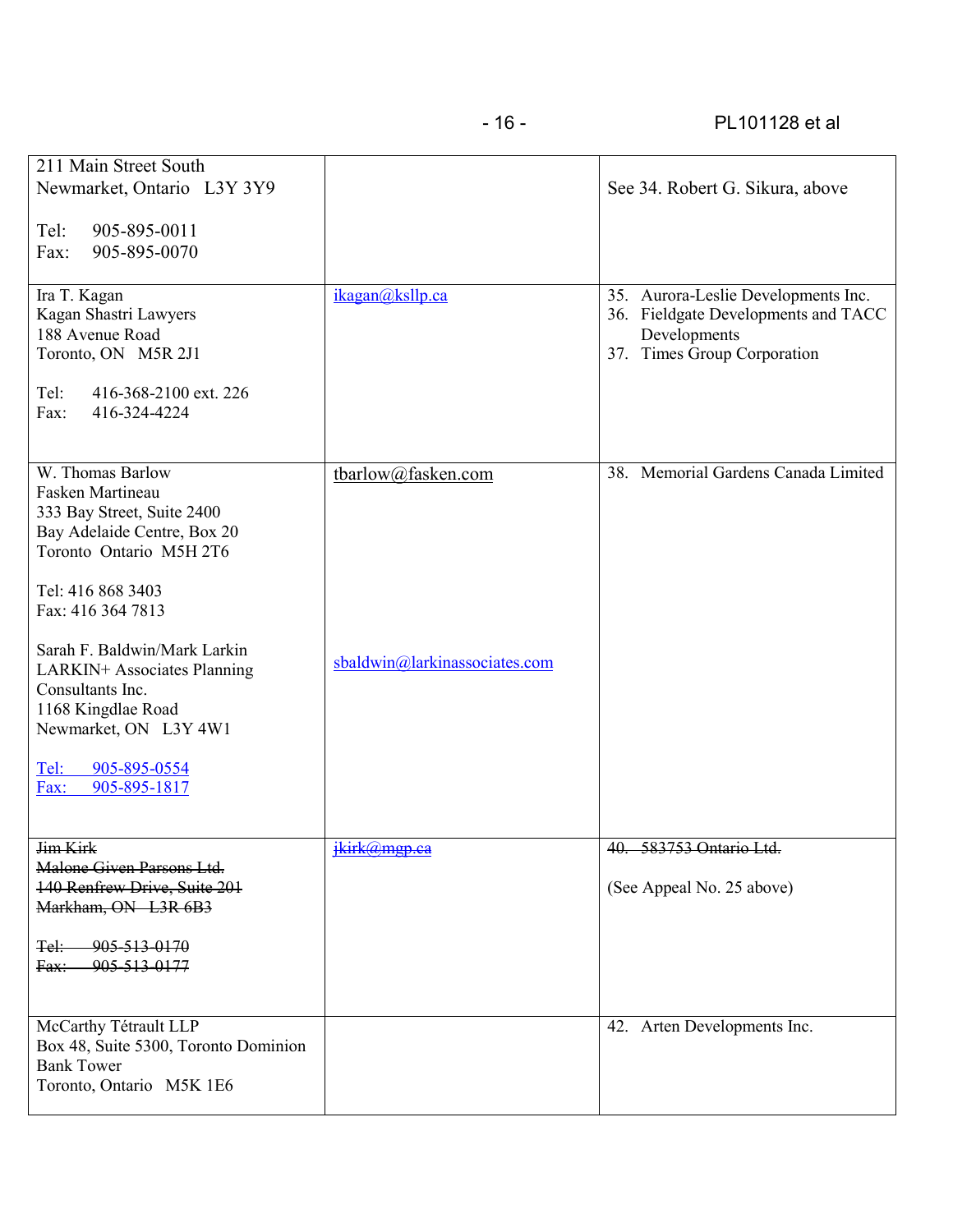| Daniel B. Artenosi                                                                                                                                                            | dartenosi@mccarthy.ca      |                                                                                                          |
|-------------------------------------------------------------------------------------------------------------------------------------------------------------------------------|----------------------------|----------------------------------------------------------------------------------------------------------|
| 416-601-8115<br>Tel:<br>416-868-0673<br>Fax:                                                                                                                                  |                            |                                                                                                          |
| Chris Tanzola<br>Tel:<br>416-601-7855<br>416-868-0673<br>Fax:                                                                                                                 | ctanzola@mccarthy.ca       |                                                                                                          |
| John A.R. Dawson<br>McCarthy Tétrault LLP<br>Box 48, Suite 5300, Toronto Dominion<br><b>Bank Tower</b><br>Toronto, ON M5K 1E6<br>416-601-8300<br>Tel:<br>416-868-0673<br>Fax: | jdawson@mccarthy.ca        | 43. Sanmike Construction Ltd.                                                                            |
|                                                                                                                                                                               |                            |                                                                                                          |
| Fraser Milner Casgrain, LLP<br><b>Toronto Dominion Centre</b><br>77 King Street West, Suite 400<br>Toronto, ON M5K 0A1                                                        |                            | 44. Canada Mortgage and Housing<br>Corporation<br>Quaestus Corporation                                   |
| Patrick Devine<br>Tel:<br>416-863-4515<br>416-863-4592<br>Fax:                                                                                                                | patrick.devine@fmc-law.com |                                                                                                          |
| Mark A. Piel,<br>Tel:<br>416 863 4744<br>416 863 4592<br>Fax:                                                                                                                 | mark.piel@fmc-law.com      |                                                                                                          |
| Randal Dickie<br>pmg Planning Consultants<br>227 Bridgeland Avenue<br>North York, ON M6A 1Y7                                                                                  | rdickie@pmgplanning.ca     | 46. Mahamevna Bhavana Asapuwa<br>Toronto                                                                 |
| Tel:<br>416-787-4935 ext. 40<br>416-787-0004<br>Fax:                                                                                                                          |                            |                                                                                                          |
| Richard R. Arblaster<br>Richard R. Arblaster Barrister &<br>Solicitor<br>Suite 200, 7100 Woodbine Avenue                                                                      | rick@arblasterlaw.com      | 47. Mandarin Golf and Country Club<br>Inc. and A V Investments II Inc.<br>Grace Chinese Gospel Church of |
| Markham, ON L3R 5J2                                                                                                                                                           |                            | North York                                                                                               |
| 416-410-8298<br>Tel:<br>416-410-8298<br>Fax:                                                                                                                                  |                            |                                                                                                          |
| Robert E. Jarvis                                                                                                                                                              | rejarvisqc@sympatico.ca    | 48. Cornerstone Christian Community                                                                      |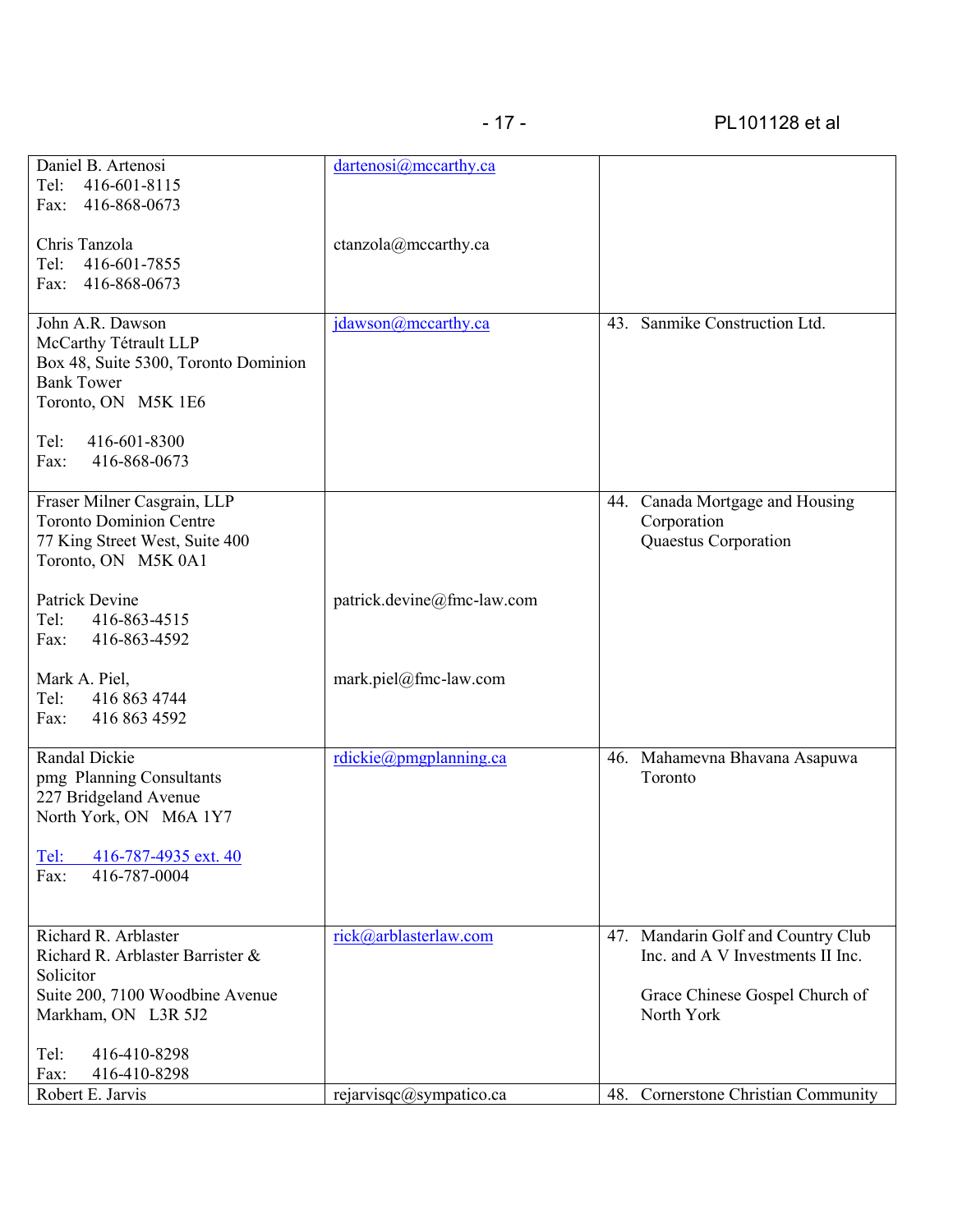| Robert E. Jarvis, Q.C.<br>105 Confederation Way<br>Thornhill, ON L3T 5R4<br>Tel:<br>Fax:                                                                                          |                                            | Church                   |
|-----------------------------------------------------------------------------------------------------------------------------------------------------------------------------------|--------------------------------------------|--------------------------|
| Michael Melling<br>Davies Howe Partners LLP                                                                                                                                       | michaelm@davieshowe.com                    | 49. Tesmar Holdings Inc. |
| Satinder Rai<br><b>Stephen Roberts</b><br>Sustainable Vaughan<br>143 Vaughan Mills Road<br>Vaughan, ON L4H 1K2<br>416-505-9113<br>Tel:<br>Fax:                                    | sustainablevaughan@gmail.com               | 50. Sustainable Vaughan  |
| Roger Beaman<br><b>Thomson Rogers</b><br>Suite 3100 390 Bay Street<br>Toronto, ON M5H 1W2<br>Tel:<br>416-868-3157<br>416-868-3134<br>Fax:                                         | rbeaman@thomsonrogers.com                  | 51. Markham Gateway Inc. |
| Claudia A. Storto<br><b>Legal Services Department</b><br>City of Vaughan<br>2141 Major Mackenzie Drive<br>Vaughan, ON L6A 1T1<br>905-832-8585<br>Tel:<br>905-832-6130<br>Fax:     | Claudia.Storto@vaughan.ca                  | The City of Vaughan      |
| <b>Legal Services Department</b><br>The Corporation of the Town of<br>Markham<br>101 Town Centre Boulevard<br>Markham, ON L3R 9W3<br>905-475-4737<br>Tel:<br>905-479-7764<br>Fax: |                                            | The Town of Markham      |
| Catherine M. Conrad<br>Eric Sherbert                                                                                                                                              | cconrad@markham.ca<br>esherbert@markham.ca |                          |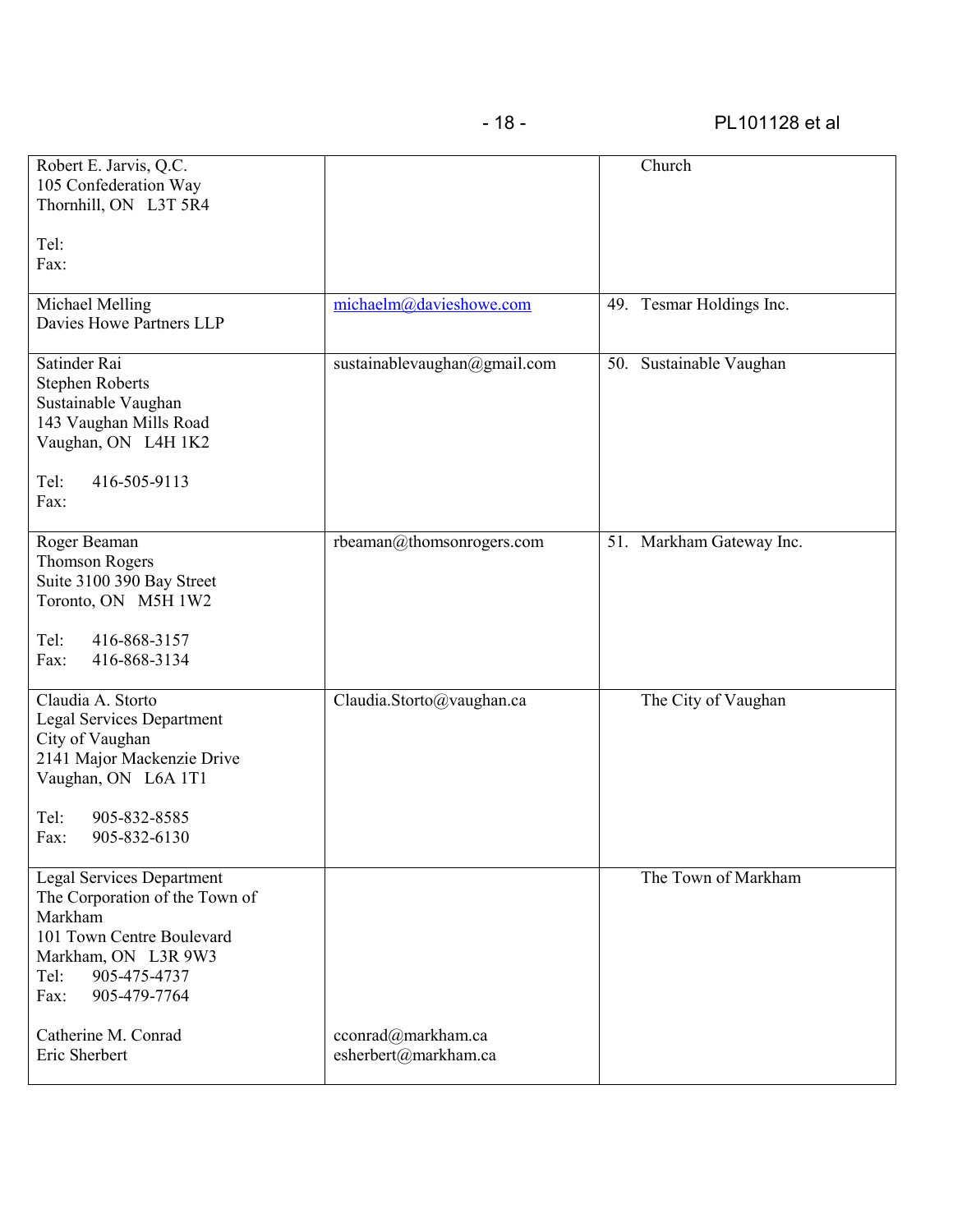| Ministry of Municipal Affairs &<br>Housing<br><b>Counsel - PLANNING LAW SECTION</b><br>777 Bay Street, 16 <sup>th</sup> Floor<br>Toronto, ON M5G 2E5                                                 |                            | Ministry of Municipal Affairs &<br>Housing |
|------------------------------------------------------------------------------------------------------------------------------------------------------------------------------------------------------|----------------------------|--------------------------------------------|
| Bob Boxma<br>416-585-6553<br>Tel:                                                                                                                                                                    | bob.boxma@ontario.ca       |                                            |
| Ken Hare<br>416-585-6404<br>Tel:                                                                                                                                                                     | ken.hare@ontario.ca        |                                            |
| Antonio Dimilta,<br><b>Assistant Town Solicitor</b><br>Town of Richmond Hill<br>225 East Beaver Creek Road<br>Richmond Hill, ON L4B 3P4<br>905-771-2513<br>Tel:<br>905-771-2408<br>Fax:              | adimilta@richmondhill.ca   | The Town of Richmond Hill                  |
| Josephine Matera<br>Aird & Berlis LLP<br><b>Brookfield Place</b><br>181 Bay Street, Suite 1800<br>P.O. Box 754<br>Toronto, ON M5J 2T9<br>416-865-3061<br>Tel:                                        | $j$ matera@airdberlis.com  | The Township of King                       |
| 416-863-1515<br>Fax:<br>Stephen Kitchen<br>Township of King                                                                                                                                          | skitchen@king.ca           |                                            |
| <b>Esther Armchuk-Ball</b><br>Director of Legal Services/Solicitor<br>Town of Newmarket<br>395 Mulock Drive<br>P.O. Box 328<br>Newmarket, ON L3Y 4X7<br>Tel:<br>905-895-5193<br>Fax:<br>905-953-5136 | earmchuk-ball@newmarket.ca | The Town of Newmarket                      |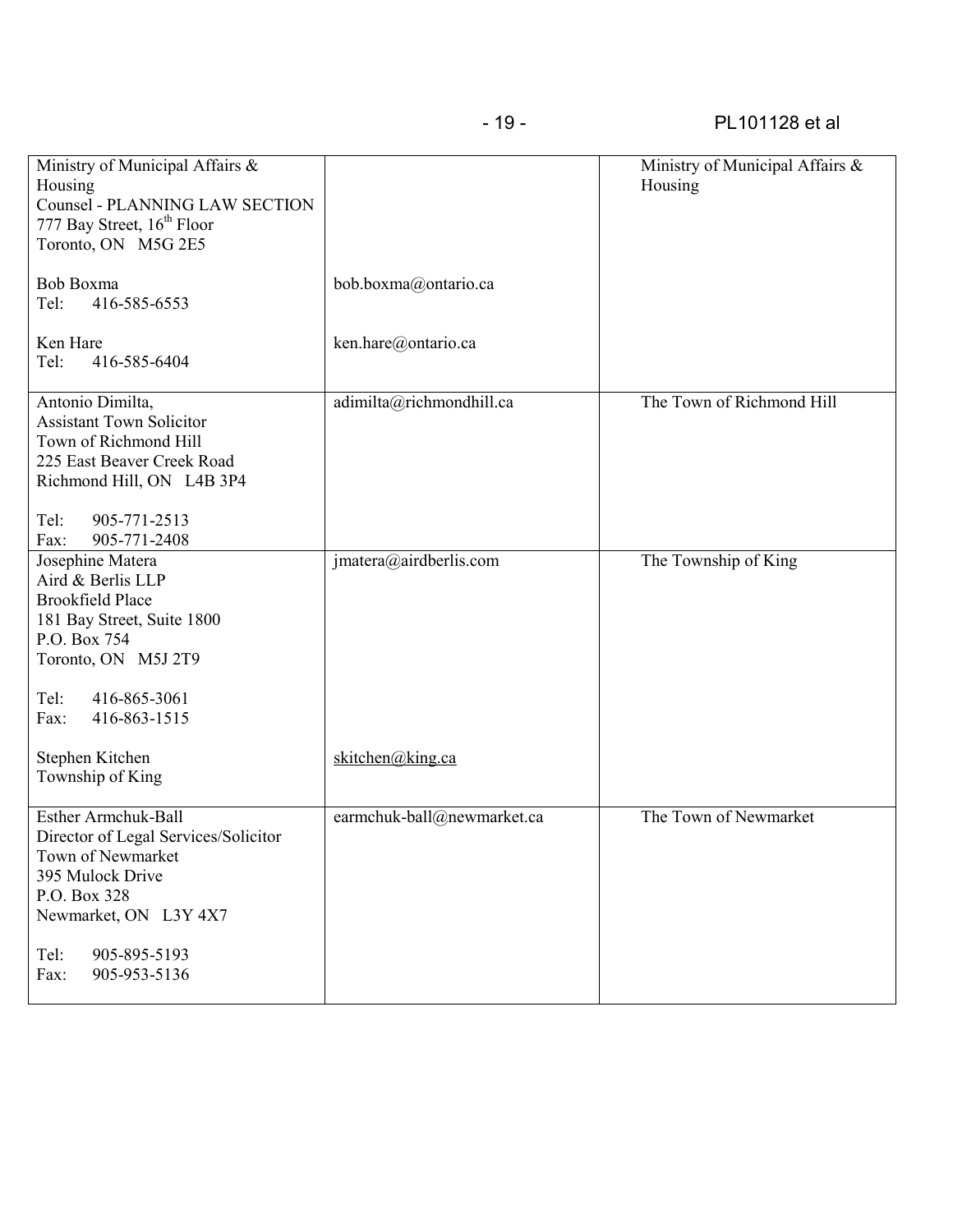| Warren Mar                                  | wmar@aurora.ca               | The Town of Aurora                     |
|---------------------------------------------|------------------------------|----------------------------------------|
| Town of Aurora                              |                              |                                        |
| 100 John West Way                           |                              |                                        |
| P.O. Box 1000                               |                              |                                        |
| Aurora, ON L0G 1V0                          |                              |                                        |
|                                             |                              |                                        |
| 905-727-1375 ext. 4758<br>Tel:              |                              |                                        |
| Fax:<br>905-726-4730                        |                              |                                        |
| Town of East Gwillimbury                    |                              | The Town of East Gwillimbury           |
| 19000 Leslie Street                         |                              |                                        |
| Sharon, ON L0G 1V0                          |                              |                                        |
| Tel:<br>905-478-4282                        |                              |                                        |
| 905-478-2808<br>Fax:                        |                              |                                        |
| Don Sinclair                                | dsinclair@eastgwillimbury.ca |                                        |
| Hajnulka Hartwick                           | hhartwick@eastgwillimbury.ca |                                        |
| Robin Prentice                              | rprentice@eastgwillimbury.ca |                                        |
|                                             |                              |                                        |
|                                             |                              |                                        |
| Cassels Brock & Blackwell, LLP              |                              | The Town of Whitchurch-                |
| Scotia Plaza                                |                              | Stouffville                            |
| 40 King Street West, Suite 2100             |                              |                                        |
| Toronto, ON M5H 3C2                         |                              | The Town of Georgina                   |
|                                             |                              |                                        |
| Signe Leisk                                 | sleisk@casselsbrock.com      |                                        |
| Tel:<br>416-869-5411                        |                              |                                        |
| 416-640-3218<br>Fax:                        |                              |                                        |
|                                             |                              |                                        |
| <b>Brent Duguid</b><br>Tel:<br>416-869-5364 | bduguid@casselsbrock.com     |                                        |
| 416-640-3199<br>Fax:                        |                              |                                        |
| Quentin Hanchard                            | qhanchard@trca.on.ca         | Toronto & Region Conservation          |
| Toronto & Region Conservation               |                              | Authority                              |
| Authority                                   |                              |                                        |
| 5 Shoreham Drive                            |                              |                                        |
| Downsview, ON M3N 1S4                       |                              |                                        |
|                                             |                              |                                        |
| Tel:<br>416-661-6600                        |                              |                                        |
| 416-661-6898<br>Fax:                        |                              |                                        |
| Michael Melling                             | michaelm@davieshowe.com      | <b>Intracorp Projects Acquisitions</b> |
| <b>Davies Howe Partners</b>                 |                              | Ltd.                                   |
|                                             |                              | Vaughan 400 Landowners Group           |
|                                             |                              | Inc.                                   |
|                                             |                              |                                        |
|                                             |                              |                                        |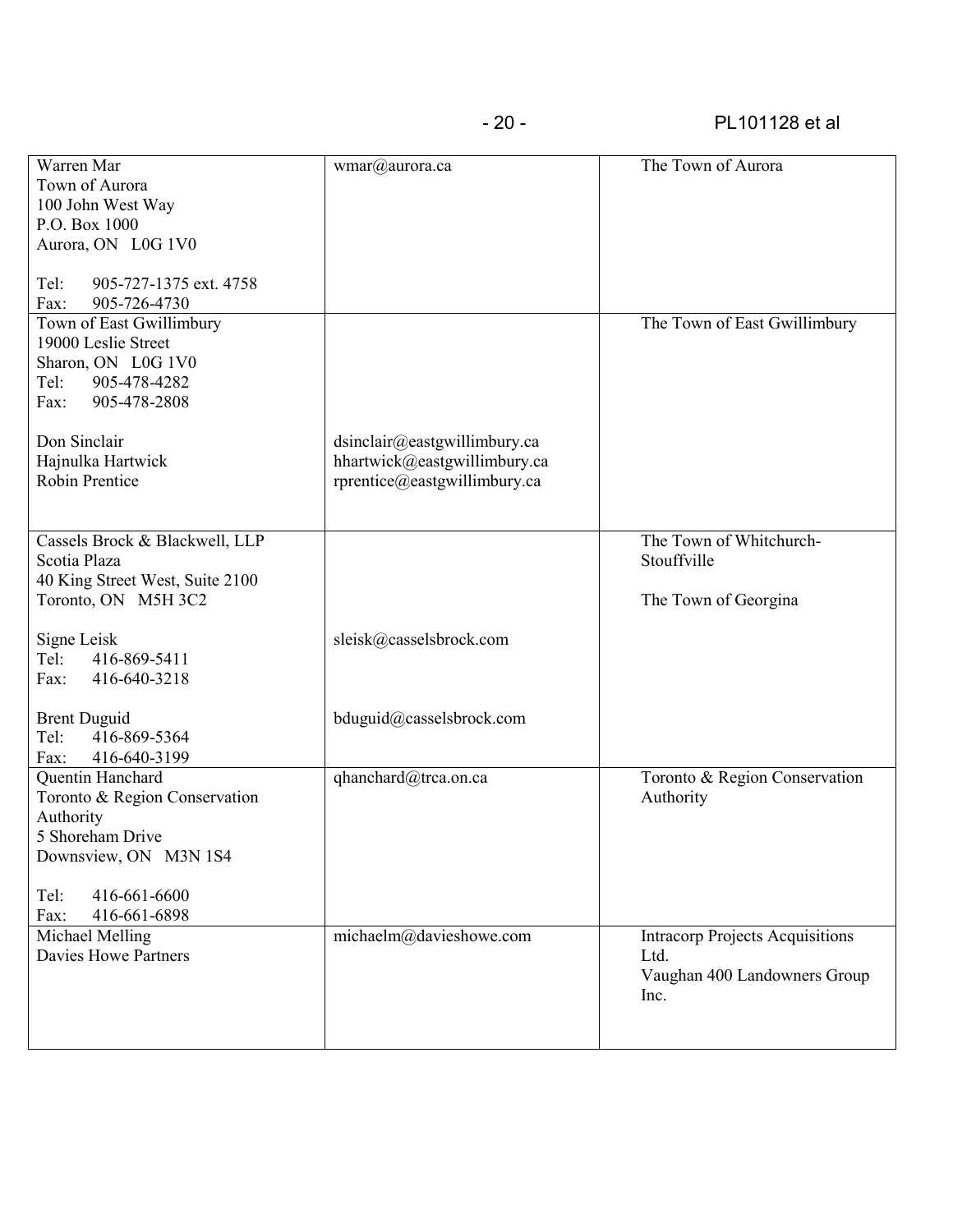| Sherman Brown Dryer Karol<br>5075 Yonge Street, Suite 900<br>Toronto, ON M2N 6C6                                                                                                   |                                                    | 165 Pinegrove Investments Inc.                                                                                                                                                                                                                                                                            |
|------------------------------------------------------------------------------------------------------------------------------------------------------------------------------------|----------------------------------------------------|-----------------------------------------------------------------------------------------------------------------------------------------------------------------------------------------------------------------------------------------------------------------------------------------------------------|
| <b>Adam Brown</b><br>Tel:<br>416-222-0344 ext. 105                                                                                                                                 | adam@shermanbrown.com                              |                                                                                                                                                                                                                                                                                                           |
| Jessica Smuskowitz<br>416-222-0344 ext. 114<br>Tel:<br>Tim Williams<br>Tel:<br>416-222-0344 ext. 113                                                                               | jessica.s@shermanbrown.com<br>tim@shermanbrown.com |                                                                                                                                                                                                                                                                                                           |
| Donald Hindson<br><b>Cattanach Hindson Sutton</b><br>VanVeldhuizen<br>52 Main Street Markham North<br>Markham, ON L3P 1X5<br>Tel:<br>905-294-0666 ext. 230<br>905-294-5688<br>Fax: | donald@cattanach.ca                                | Lois Marguerite Frisby<br>Ruth Elizabeth Brock<br><b>Charlotte Marie Frisby</b><br>Marguerite Alice Gallone<br>Gerhard Schickedanz<br>Elma Schickedanz<br>Wagema Holdings Limited<br>Lorna Mary Passafiume<br>Walmark Holdings Inc.<br>Harry John Lewis and Murray<br><b>Allin Lewis</b><br>Donald Miller |
| <b>Jason Park</b><br>Fraser Milner Casgrain<br>77 King Street West, Suite 400<br>Toronto, ON M5K 0A1<br>Tel:<br>416-863-4786<br>416-863-4592<br>Fax:                               | jason.park@fmc-law.com                             | South Sharon Developments Inc.                                                                                                                                                                                                                                                                            |
| Jeffrey Streisfield<br>Land Law                                                                                                                                                    | jeffrey@landplanlaw.com                            | Haulover Investments Ltd.                                                                                                                                                                                                                                                                                 |
| Tel:<br>416-460-2518<br><b>Jeffrey Streisfield</b><br>Land Law<br>Tel:<br>416-460-2518                                                                                             | jeffrey@landplanlaw.com                            | Wordens, owners of 1393 Bethesda<br>Sideroad in the Town of Richmond<br>Hill                                                                                                                                                                                                                              |
| Cassels Brock & Blackwell, LLP<br>Scotia Plaza<br>40 King Street West, Suite 2100<br>Toronto, ON M5H 3C2                                                                           | sleisk@casselsbrock.com                            | Angus Glen Development Ltd.<br>Angus Glen Golf Club Ltd.                                                                                                                                                                                                                                                  |
| Signe Leisk<br>416-869-5411<br>Tel:                                                                                                                                                | BDuguid@casselsbrock.com                           |                                                                                                                                                                                                                                                                                                           |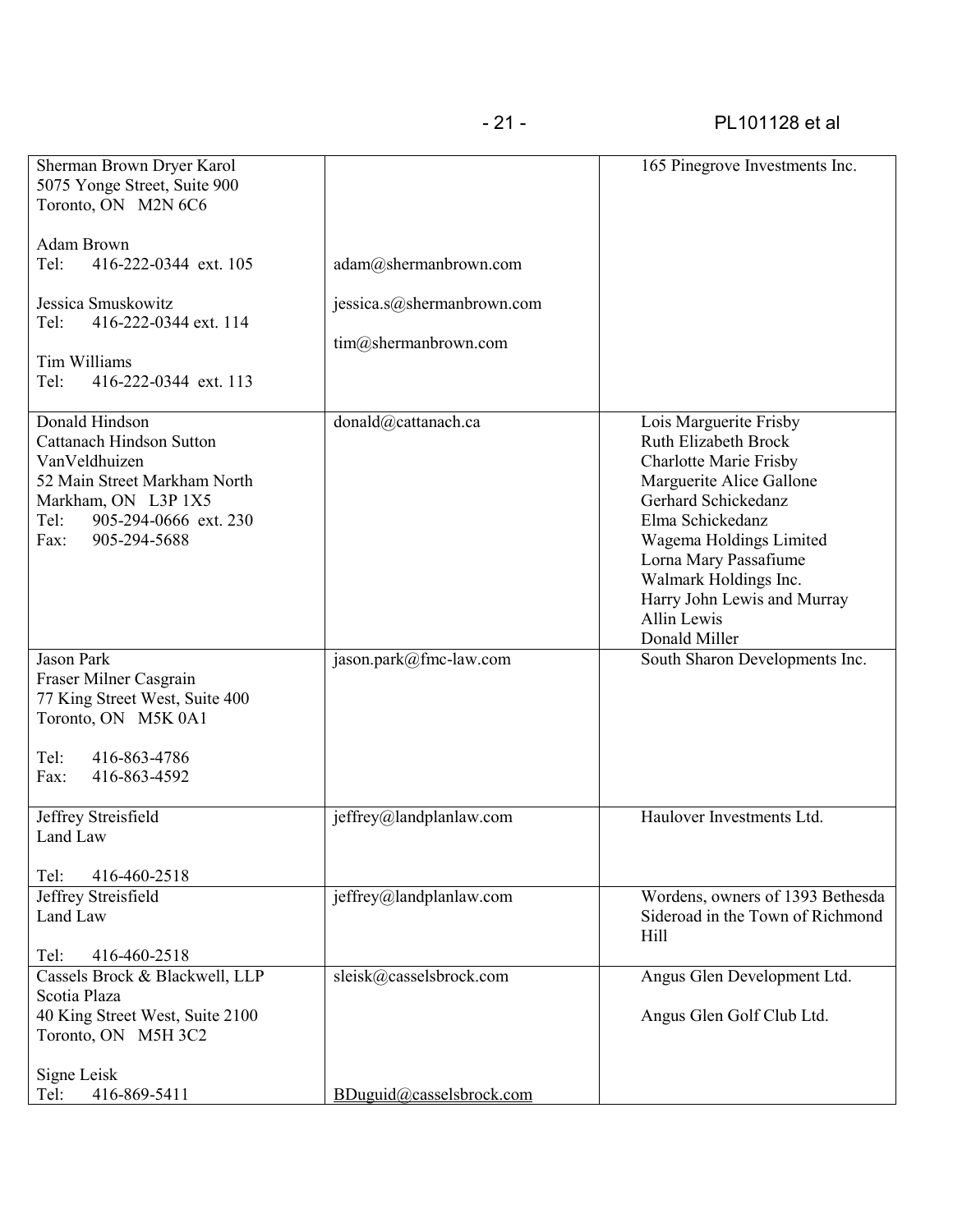| Fax:<br>416-640-3218                                                                                                                                                                 |                                             |                                 |
|--------------------------------------------------------------------------------------------------------------------------------------------------------------------------------------|---------------------------------------------|---------------------------------|
| Brent K. Duguid                                                                                                                                                                      |                                             |                                 |
| Steven A. Zakem<br>Aird & Berlis<br>Brookfield Place,<br>181 Bay Street, Ste. 1800, Box 754<br>Toronto, ON M5J 2T9<br>416-865-3440<br>Tel:<br>416-863-1515<br>Fax:                   | szakem@airdberlis.com                       | MI Developments Inc.            |
| <b>Barry Horosko</b><br>Cathy Facciolo<br>Bratty and Partnership LLP<br>7501 Keele Street, Suite 200<br>Vaughan, ON L4K 1Y2<br>905-760-2600 ext. 339<br>Tel:<br>905-760-2900<br>Fax: | bhorosko@bratty.com<br>cfacciolo@bratty.com | Deslisle Properties Limited     |
| Roslyn Houser<br>Goodmans LLP Barristers and Solicitors<br>Bay Adelaide Centre,<br>333 Bay Street, Suite 3400<br>Toronto, ON M5H 2S7<br>Tel:<br>416-597-4119<br>Fax:<br>416-979-1234 | rhouser@goodmans.ca                         | <b>Block 34 East Landowners</b> |
| <b>Bobby Bhoola</b><br><b>Ballantry Homes</b><br>Tel:<br>Fax:                                                                                                                        | bobby@ballantryhomes.com                    | <b>Ballantry Homes</b>          |
| Amber Stewart<br>Davies Howe Partners                                                                                                                                                | ambers@davieshowe.com<br>pacifico@belnet.ca | Vito Pacifico                   |
| Donnelly Law<br>276 Carlaw Avenue, Suite 203<br>Toronto, ON M4M 3L1<br>416-572-0465<br>Fax:<br>Leemor Valin                                                                          |                                             | Huron Wendat Nation             |
| Tel:<br>647-448-5646                                                                                                                                                                 | leemor@donnellylaw.ca                       |                                 |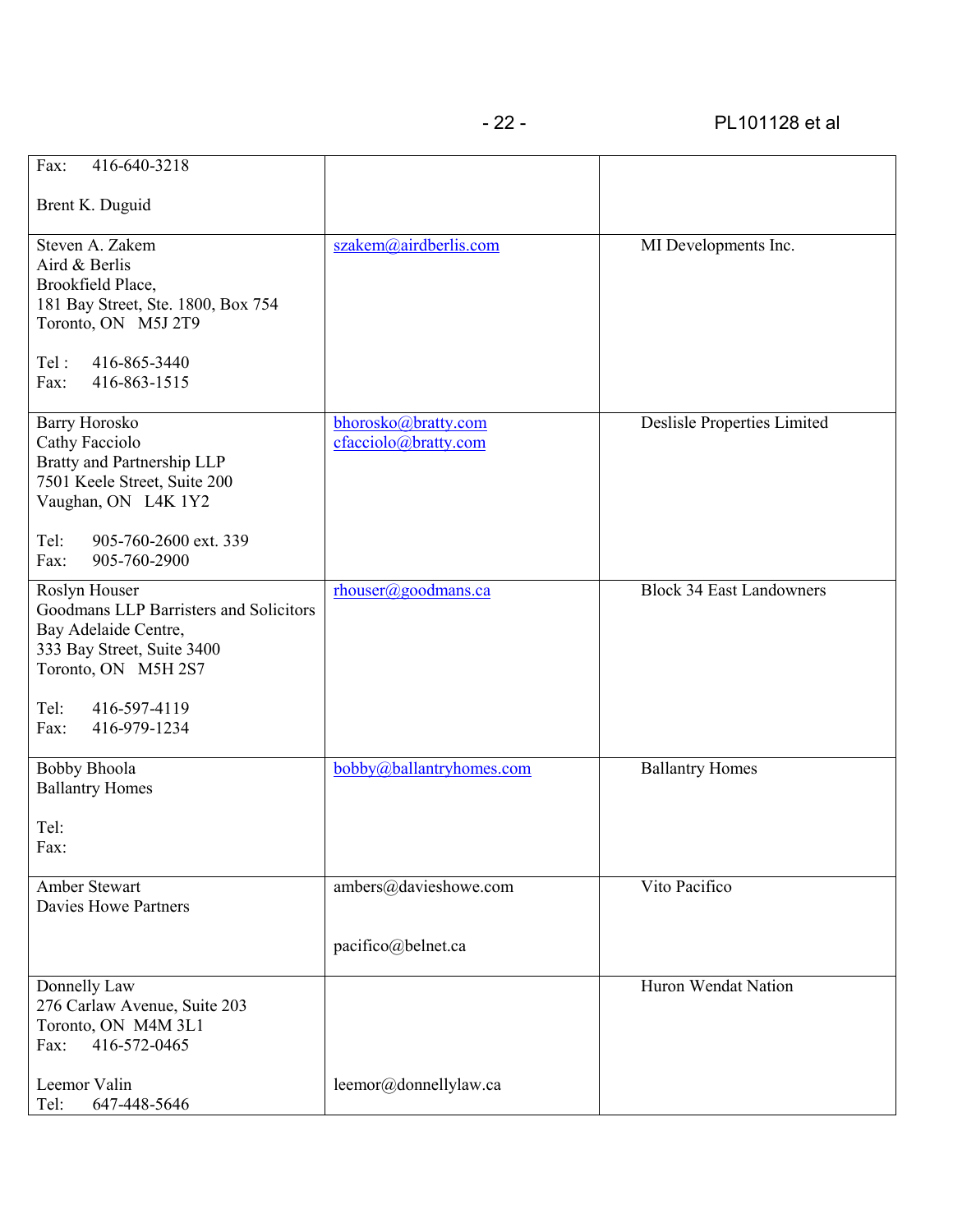| David Donnelly<br>416-722-0220<br>Tel:                                                                           | david@donnellylaw.ca      |                                                                  |
|------------------------------------------------------------------------------------------------------------------|---------------------------|------------------------------------------------------------------|
| Alexander Suriano<br>Davies Howe Partners LLP<br>99 Spadina Avenue, 5 <sup>th</sup> Floor<br>Toronto, ON M5V 3P8 | alexanders@davieshowe.com |                                                                  |
| Howard Friedman                                                                                                  | hbrplanning@bellnet.ca    | <b>Trevor Rose</b><br>1450968 Ontario Inc.<br>Angelo Antonangeli |
| John Taglieri                                                                                                    | john@lormelhomes.com      | <b>Lormel Homes</b>                                              |
| $\overline{\lim 0}$ .                                                                                            | jim@yyzed.com             | <b>Yyzed PM</b>                                                  |
| Mary Padula                                                                                                      | mpadula@trebnet.com       | <b>DRD</b> Holdings                                              |
| David Maclachlan<br>Angus Glen North West                                                                        | dmaclachlan@mac.com       |                                                                  |
| Shaylagh McLaren, MMM<br>RomandaleFarms Ltd.                                                                     | mclarens@mmm.ca           |                                                                  |